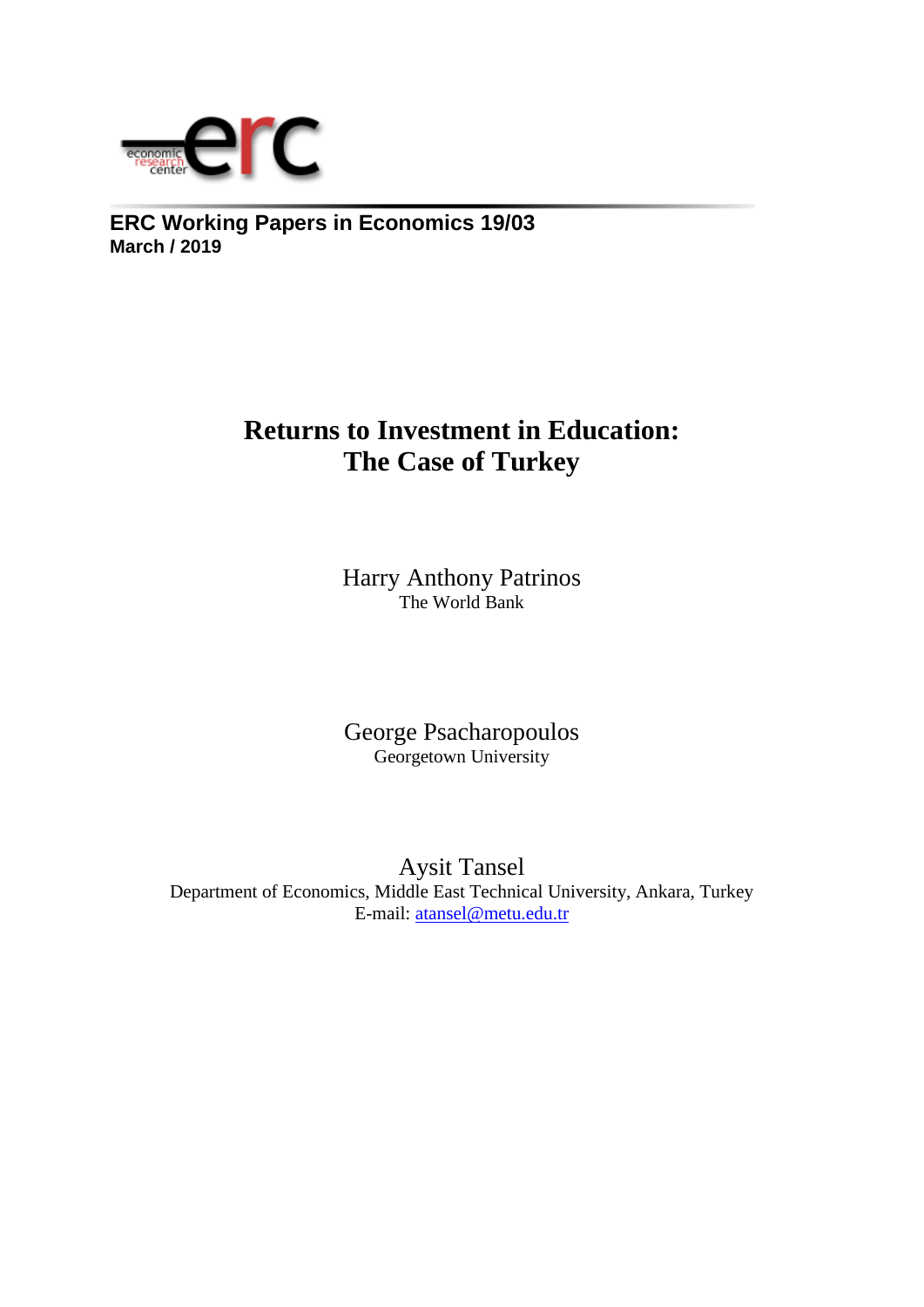## **Returns to Investment in Education: The Case of Turkey<sup>1</sup>**

**Harry Anthony Patrinos** The World Bank

## **George Psacharopoulos**

Georgetown University

## **Aysit Tansel**

Middle East Technical University (METU); IZA Institute of Labor Economics; Economic Research Forum (ERF)

*Abstract*: This paper estimates private and social returns to investment in education in Turkey, using the 2017 Household Labor Force Survey and alternative methodologies. The analysis uses the 1997 education reform of increasing compulsory education by three years as an instrument. This results in a private rate of return on the order of 16 percent for higher education and a social return of 10 percent. Using the number of children younger than age 15 in the household as an exclusion restriction, the analysis finds that returns to education for females are higher than those for males. Contrary to many findings in other countries, private returns to those working in the public sector are higher than those in the private sector, and private returns to those who followed the vocational track in secondary education are higher than those in the general academic track. The paper discusses the policy implications of the findings.

JEL Codes: I21, I26, J24

 $\overline{a}$ 

Keywords: Education, Returns to Education, Turkey

 $<sup>1</sup>$  The views expressed here are those of the authors and should not be attributed to their respective organizations.</sup> The contents are work in progress.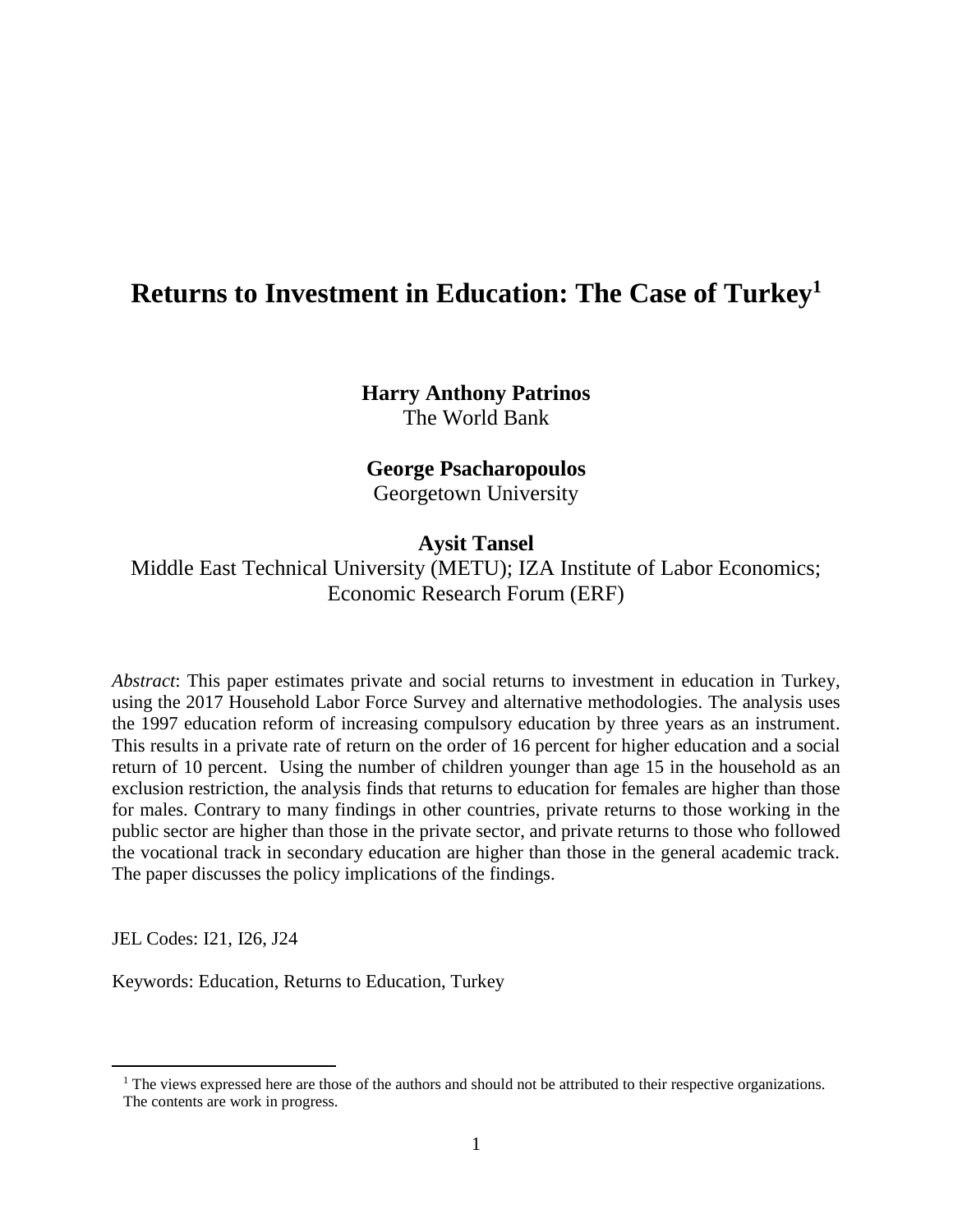## **Introduction**

Since the advent of human capital theory in economic thought, estimating the returns to investment in education has been a very popular subject among researchers (see Psacharopoulos and Patrinos 2018 for a recent review on the subject).

Yet, most of the recent estimates in this proliferating literature have several limitations:

- Conceptually, the authors rarely make a distinction between private and social returns, typically estimating only private returns – often not even using the word *private* in their papers.
- Methodologically, the estimates are done by what we describe as the easy-way; that is, by using the convenient Mincerian earnings function rather than the full-discounting method.
- Policy-wise, invalid recommendations are made based on private returns.

Anne Krueger (1972) estimated a very high return to education including higher education using data for Turkey from 1968. She used those estimates to explain the high demand for higher education at the time. The purpose of this paper is to estimate private and social returns to investment in education based on different methodologies using data from the Turkish 2017 Household Labor Force Survey (HLFS).

Turkey provides a useful ground for cost-benefit analysis of its education system. The education system in Turkey has shown remarkable improvement in the last 15 years in terms of better student performance and reduced inequality with a concurrent and sustained increase in enrollment. The expansion of primary and secondary schooling was accompanied by the development of a new curriculum in primary and secondary education. A recent independent assessment of the revised secondary school curriculum regarded it as an improvement over the curriculum used in the past. Curriculum reform was accompanied by initiatives to improve the teaching profession policies (World Bank 2013).

The paper is organized as follows: we start with a review of the different methodologies used to estimate returns to education, followed by a compilation of previous estimates for Turkey. Then we move on to estimate private returns based on the Mincerian earnings function for comparison with other studies that have used this methodology. Finally, we estimate private and social returns based on the discounting method that we consider to be the most valid method and discuss policy implications.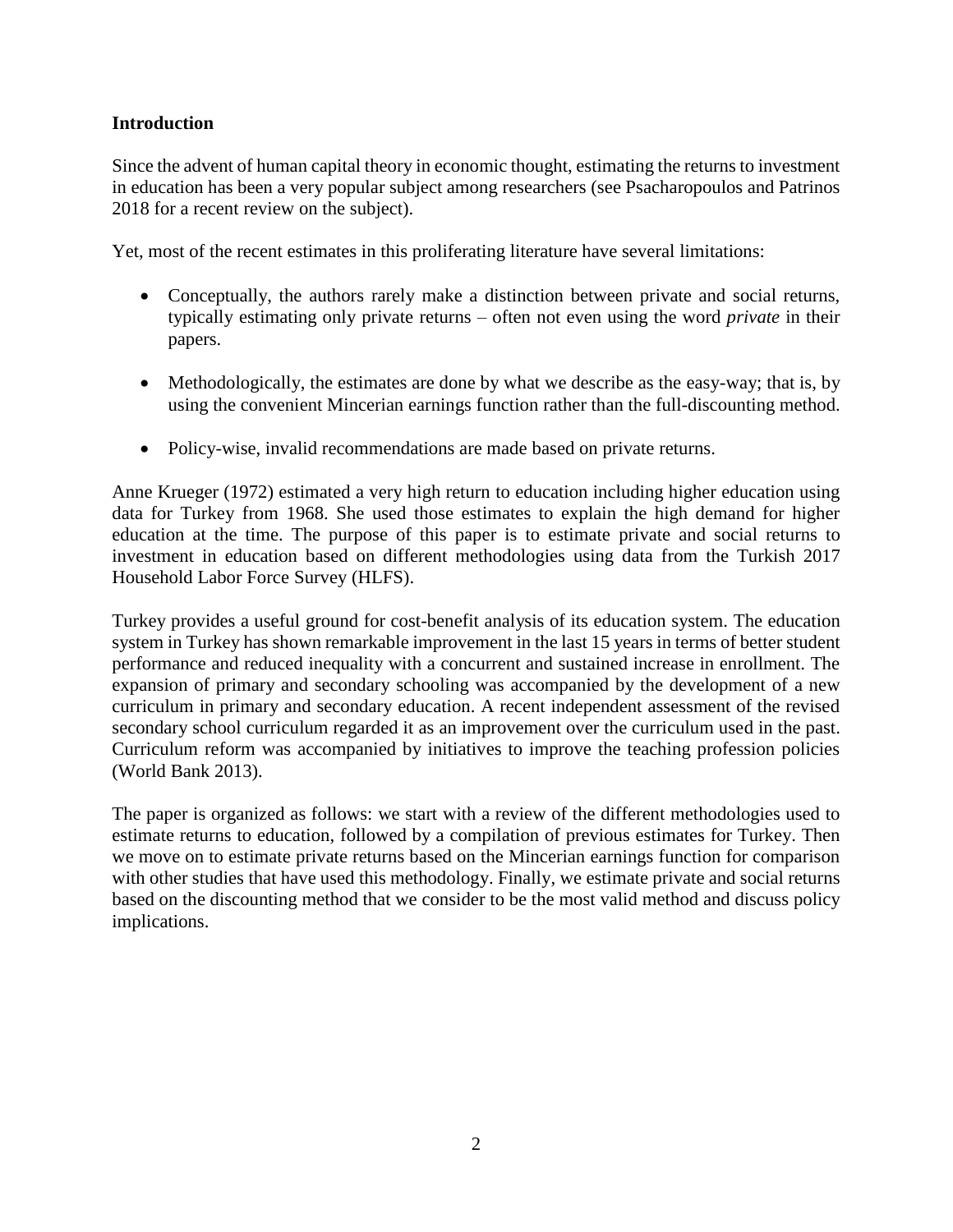#### **Methodology**

There are essentially two ways to estimate returns to education: The earnings function method and the discounting method.

#### Earnings function method

Following Mincer (1974), the earnings function method fits a regression of the form:

$$
\ln W_i = \alpha + \beta S_i + \gamma_1 E X_i + \gamma_2 E X_i^2 + \varepsilon_i
$$

where *W* is the individual's earnings, *S* the number of years of schooling and *EX* years of labor market experience defined as *Age* - *S* - *School starting age*. In this function, the *β* coefficient on years of schooling can be interpreted as the average rate of return to one additional year of schooling regardless of the education level to which it refers. This method assumes that forgone earnings represent the only cost of education, and so measures only the private rate of return.

#### Discounting method

According to this method, the social rate of return to investment in a given level of education is estimated by finding the rate of discount (*r*) that equalizes a stream of discounted benefits to the costs at a given point in time. In the case of university education lasting five years, for example, the formula is:

$$
\sum_{t=1}^{42}\frac{\left(W_{u}-W_{s}\right)_{t}}{\left(1+r\right)^{t}}=\sum_{t=1}^{5}\left(W_{s}+C_{u}\right)_{t}\left(1+r\right)^{t}
$$

where  $(W_u-W_s)$  is the earnings differential between a university graduate (subscript *u*) and a secondary school graduate (subscript *s*, the control group).  $C_u$  represents the direct costs of university education (tuition, fees, books), and *W<sup>s</sup>* denotes the student's foregone earnings or indirect costs. A similar calculation can be made for the other levels of education. Omitting the direct cost of schooling in the formula would produce a private rate of return.

#### Comparing the two methods

The two methods, and as demonstrated below, can give very different estimates of the returns to education. In the first place, the earnings function method gives only private returns. Second, it tacitly assumes that primary school students aged 6 to 12 incur foregone earnings. This is certainly not true, even in agrarian settings. The result is that the earnings function method underestimates the true private returns.

In this sense, the discounting method is a better way to estimate private and social returns as it allows to incorporate true direct and indirect costs of schooling.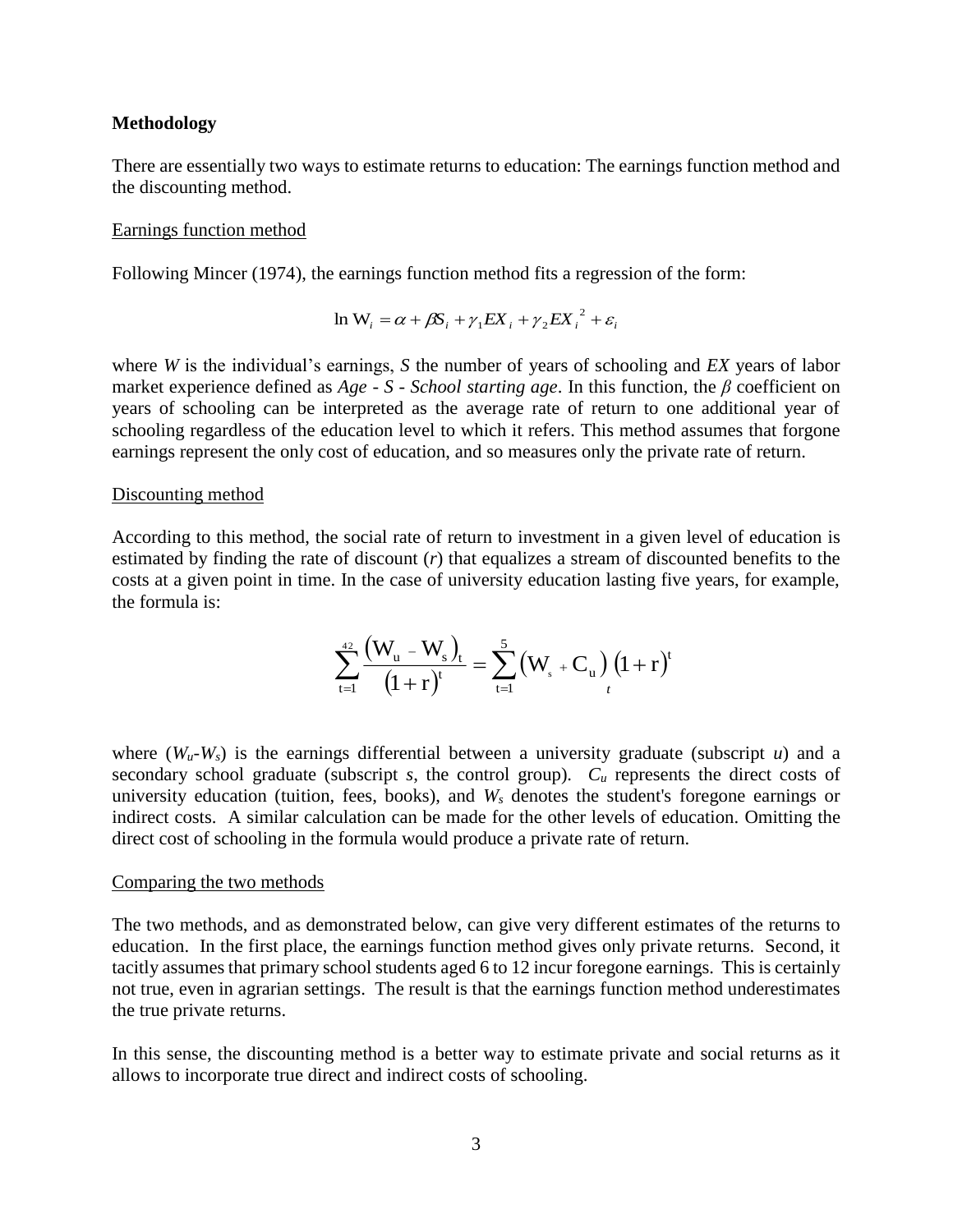## **Previous studies**

Though estimates of the returns are relatively recent undertakings in economics, estimates for Turkey were among the first to be published. Annex Table A-1 shows a plethora of previous rate of return estimates for Turkey, as early as 1968. Note that the early estimates were based on the discounting method, as this was the only available method based on the work of Becker (1964). Following the publication of Mincer (1974), earnings function estimates dominate, and social returns tend to disappear. Some studies have used both methodologies on the same data set, producing divergent estimates, such as Kara (2008).

Overall, previous estimates show increasing returns for men (Salehi et al. 2009; Tansel and Bodur 2012) and higher returns for women (Vural and Gulcan 2008). Using the same methodology over time, Montenegro and Patrinos (2014) show a slightly declining return overall from 10.8 percent in 2002 to 9.3 percent in 2010. The returns to primary and secondary education have been low for some time.

While Ozelli (1970) estimated a low 2.5 percent rate of return to higher education using the full discounting method for 1960, Krueger (1972) on the other hand, estimated the returns to higher education in 1968 at 26.0 percent using the full discounting method. In 1994, the full discounting returns to higher education are estimated at 13.2 percent by Kara (2008). By 2015, the OECD (2018) estimates the full discounting returns to higher education for men at 31.0 percent.

The Mincerian returns to higher education for men are estimated at 13.0 percent in1987 (Tansel 1994) to 19.0 percent in 1994 (Tansel 2005). Overall, they range from 10.8 percent in 1994 (Kara 2008) to 13.1 percent in 2002 (Tansel and Bodur 2012), to 16.0 percent for the period 2009-14 (Karatas 2018). Using the same methodology over time, Montenegro and Patrinos (2014) show a consistently large private return to higher education of about 18 percent from 2002 to 2010, slightly higher for females. Di Paolo and Tansel (2017) analyze wage differentials by college major.

## **Data**

We are using data from Turkey's 2017 Household Labor Force Survey (HLFS), covering nearly 400,000 individuals aged 15 and over. The HLFS is a nationally representative survey of individuals. We use wage and other information for individuals aged 15 and over in full time dependent employment. We estimated the number of years of schooling of the individual based on the highest educational level completed and taking into account the changes in the required years of schooling for a degree over time. We define a policy dummy variable equal to one for those who were affected by the 1987 educational reform that increased compulsory schooling from five to eight years. This policy dummy is used as an instrument for schooling. Table 1 gives summary statistics.

For the working population, the average years of schooling is 7.5. Only 11 percent of the sample has no education, most have primary or secondary, and 16 percent have higher education. For those with secondary schooling only, the majority, at 80 percent, attended a vocational school. For the working wage earners who report positive labor market earnings, the average years of schooling is 10.1 and more than three-quarters are employed in the private sector.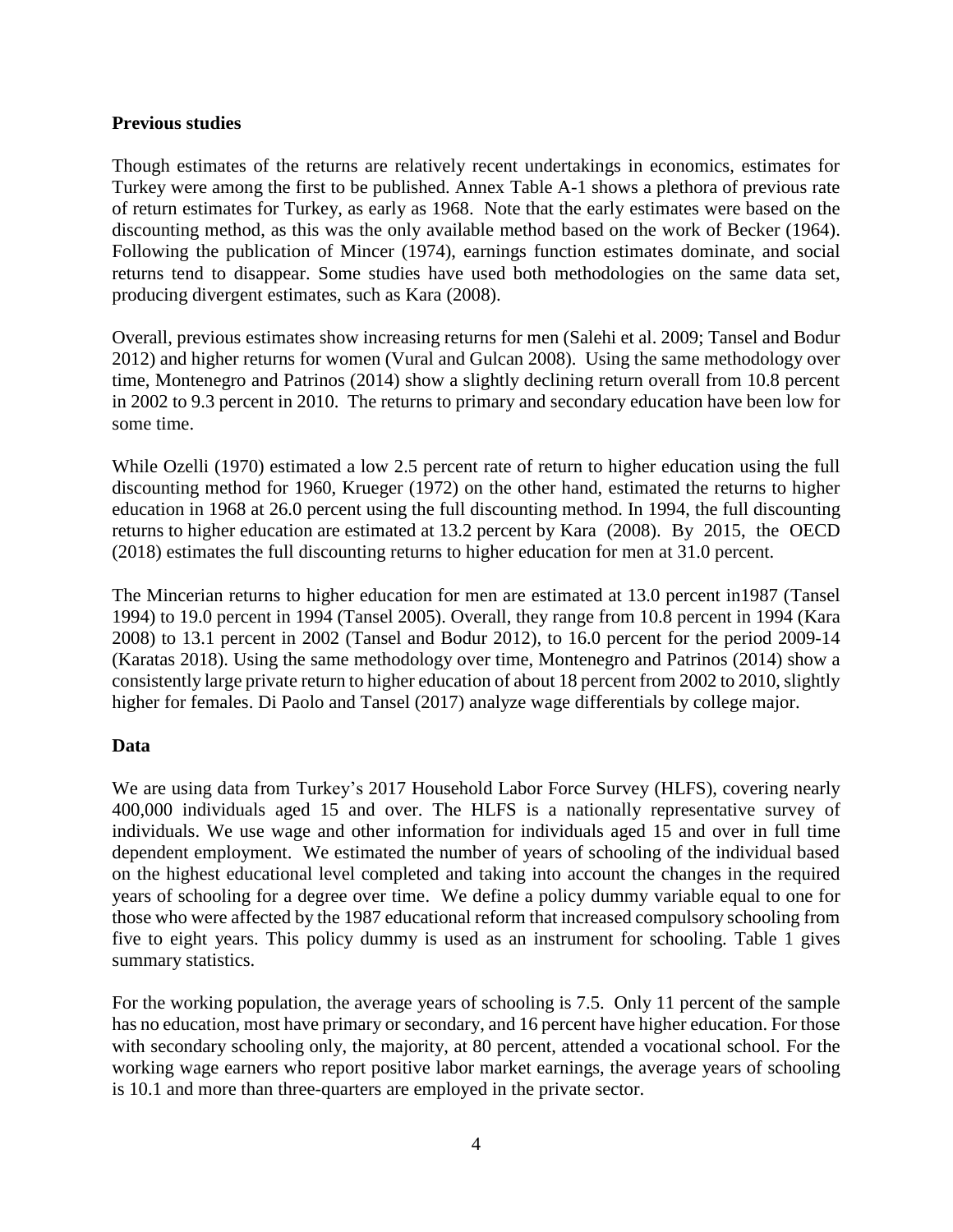| Table 1. Descriptive Blatistics of ISC Variables<br>Variable | Mean       |
|--------------------------------------------------------------|------------|
| Whole sample $(N = 378,691)$                                 |            |
| Years of schooling                                           | 7.5        |
| Educational level:                                           |            |
| None                                                         | 11%        |
| Primary                                                      | 39%        |
| Secondary                                                    | 34%        |
| Higher                                                       | 16%        |
| Secondary school type:                                       |            |
| General                                                      | 52.4%      |
| Vocational                                                   | 47.5%      |
| Education reform 1997 affected                               | 29%        |
| Children aged 15 or less in household                        | 1.0        |
| <i>Workers</i> ( $N = 97,050$ )                              |            |
| Annual earnings                                              | 7,342 \$US |
| Years of schooling                                           | 10.1       |
| Years of labor market experience                             | 21.0       |
| Private sector employee                                      | 76%        |
| Public sector employee                                       | 24%        |
| Source: 2017 Turkish Household Labor Force Survey (HLFS)     |            |

**Table 1: Descriptive Statistics of Key Variables**

## **Earnings function estimates**

Table 2 presents our earnings function estimates of the private overall rate of return to one extra year of schooling by gender, economic sector and secondary school curriculum.

| Table 2. I fivale rates of return to the year of schooling, biliterial estimates (70) |                        |                       |  |  |  |  |
|---------------------------------------------------------------------------------------|------------------------|-----------------------|--|--|--|--|
| Reference group                                                                       | Ordinary least squares | Selectivity corrected |  |  |  |  |
| All workers                                                                           | 8.8                    |                       |  |  |  |  |
| Males                                                                                 | 8.3                    |                       |  |  |  |  |
| Females                                                                               | 10.3                   | 13.4                  |  |  |  |  |
| Economic sector:                                                                      |                        |                       |  |  |  |  |
| Private                                                                               | 6.5                    |                       |  |  |  |  |
| <b>Public</b>                                                                         | 7.9                    |                       |  |  |  |  |
| Secondary school graduates:                                                           |                        |                       |  |  |  |  |
| General curriculum                                                                    | 2.4                    |                       |  |  |  |  |
| Vocational curriculum                                                                 | 4.2                    |                       |  |  |  |  |

| Table 2: Private rates of return to one year of schooling, Mincerian estimates (%) |  |  |  |
|------------------------------------------------------------------------------------|--|--|--|

Source: 2017 HLFS

Note: All coefficients are highly significant. See full results in Annex Table A-2 and Annex Table A-3

There are several points to note in Table 2. First, the selectivity corrected estimate for women is substantially larger than the OLS estimate. We use the number of children under 15 living in the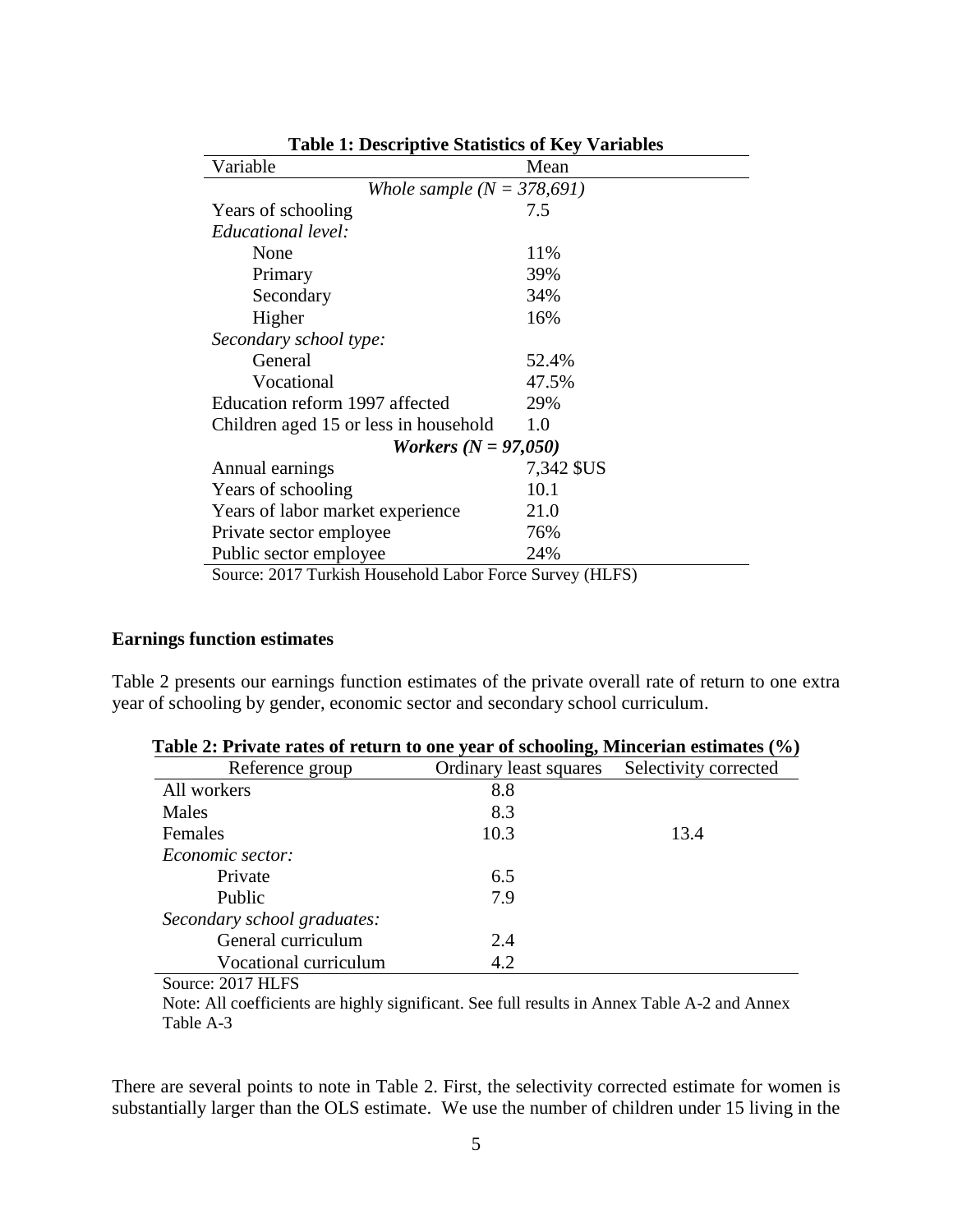family as an exclusion restriction frequently invoked in the female labor force participation decision. This is like the studies by Martins (2001), Chang (2011) and Huber and Mellace (2014). This variable potentially impacts the caregiving activities of women but does not affect earnings. Several previous studies also find higher selectivity corrected estimates than the OLS estimates for Turkey (see, for example, Tansel 1994, 2001, 2005, 2010).

Second, returns to education for females are larger than those to males. This is also found in the previous studies for Turkey cited above. In their global survey, Psacharopoulos and Patrinos (2018) also report higher returns for females than for males as a general pattern for many countries. Dougherty (2005) investigates the reasons for this finding and attributes this general observation to discrimination, tastes and circumstances.

Third, returns to education in the public sector are higher than that in the private sector. This is contrary to what is observed for many countries of the world by Psacharopoulos and Patrinos (2018). We can get some idea about the situation in the public versus private sectors although a comparison of the mean wages in these two sectors is not the same as the comparison of the returns to education in these two sectors. The mean wages in the public sector is larger than the mean wages in the private sector in the HLFS data in 2017 and in several years before. This observation is also confirmed with the recent Survey of Income and Living Conditions (SILC). Casual observation also supports this fact. Most people in the private sector work at the minimum wage while public sector salaries are much higher than the minimum wage. There are two points to note here. One is that the presence of larger numbers of Syrian refugees since 2011 has lowered the private sector wages substantially. Second is that there is a large informal sector in Turkey. Almost 30-35 percent of the wage earners are in the informal sector. It is well-known that the wages in the informal private sector are much lower than in the formal private sector (Tansel, 2000; Tansel and Kan 2016).

The fourth observation to note in Table 2 relates to the returns to education by the curriculum of the secondary school. We find that the return to the vocational secondary school is much higher than to the general secondary school. This is consistent with the previous studies on Turkey (Tansel 1994, 1989; Tansel and Bodur 2012). (This is confirmed with an extended Mincerian earnings function, which estimates private returns to secondary education by curriculum type, over primary education, at 5.7 percent for general secondary and 6.5 percent for vocational secondary (see Annex Table A-5.)) However, it is contrary to the general pattern observed in the most countries of the world, as discussed by Psacharopoulos and Patrinos (2018).

We now compare the estimates for 2017 in Table 2 with those in Annex Table A-1 which provides the estimation results from several previous studies in Turkey. The estimates in the two tables are not directly comparable because they pertain to different years. Further, the methodologies employed may also differ. In this section we concentrate on the estimates using the Mincerian earnings function approach. Tansel (1994) is the first study to estimate returns to education in Turkey using the Mincerian method. We note common findings in Tansel (1994), Tansel (2001), Tansel (2005) and Tansel and Bodur (2012). Looking at the results for men, we observe that the return to primary school is rather very low in all three studies. This is because the five-year primary schooling was the compulsory schooling during those years and it was almost universal. Another common observation in these studies is that the return to vocational schooling is higher than to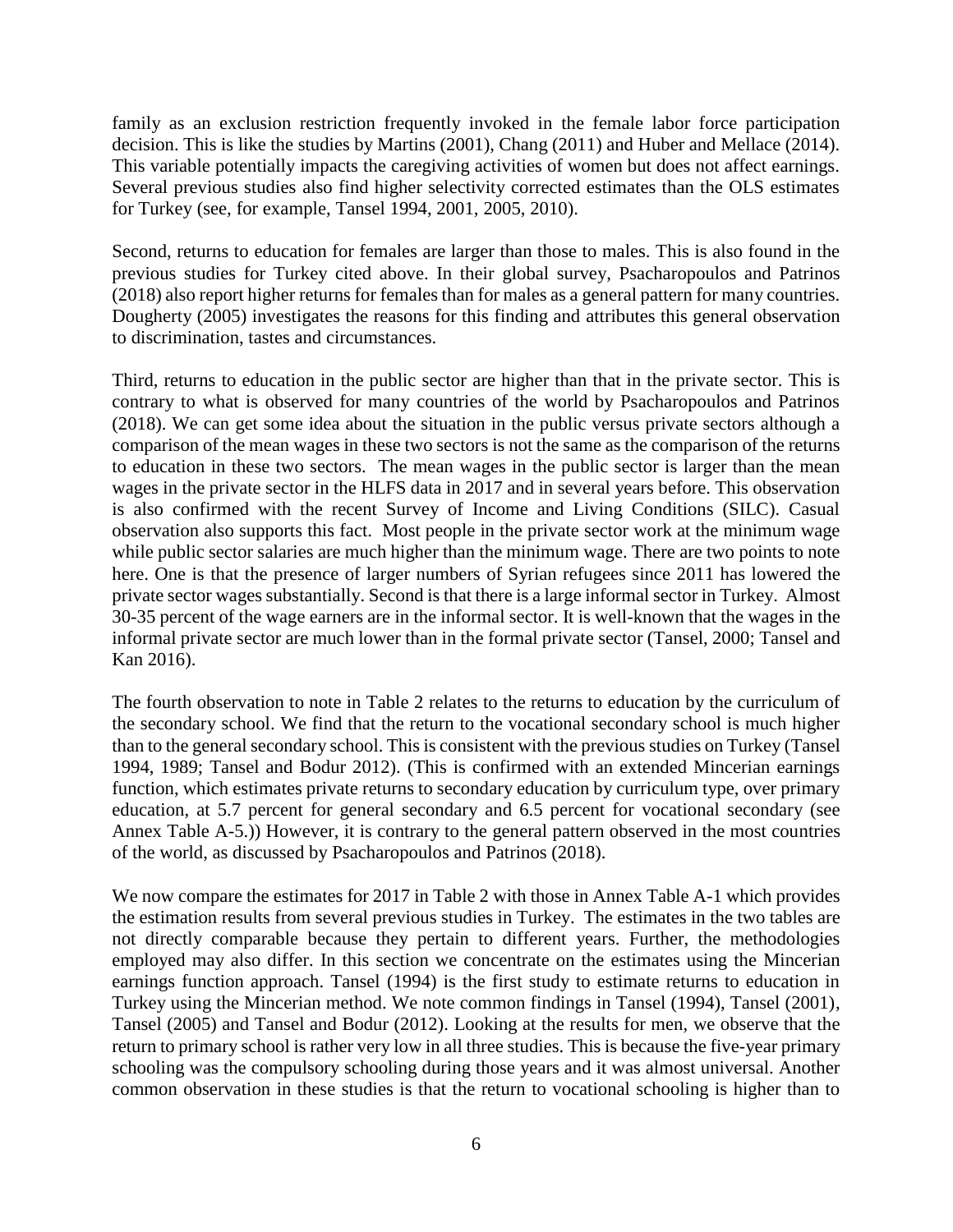general schooling. Finally, all these studies show very high returns to higher education than to other levels of schooling. This is consistent with the very high demand for university level education albeit restricted with the very competitive entrance examinations. Karatas (2018) also obtains results like Tansel (2001). The higher returns to vocational education than to general education is a similar finding to our estimates in Table 2 for 2017, although our estimates for 2017 are much smaller in size than those obtained by Tansel (2001).

Salehi et al. (2009) report the overall Mincerian estimates for men for 1988, 1994 and 2003. Their estimate for 1988 is lower than our 2017 estimate, but their estimates for 1994 and 2003 are higher than our 2017 estimate. Vural and Gulcan (2008) report estimates for 1994 and 2004. Their estimate for 1994 males is about the same as our 2017 estimate, but for females it is lower than our estimate. In 2004 for both females and males, their estimates are higher than our 2017 estimates. In contrast, Guris and Caglayan (2012) find estimates in 2003 and 2006 for females and males much lower than our 2017 estimates. Tansel and Bodur (2012) report similar overall estimates of around 8 percent for 1994 and 2002 which are similar to ours. Tansel and Daoud (2014) also report similar overall estimates for 2004 and 2008, around 12 percent, which are higher than ours. Bakis (2012) reports for 2008 an overall estimate of 10 percent. Mocan (2014) reports a surprising overall estimate of zero percent for men and 14 percent for women.

## **Turkey's 1997 reform-affected returns**

Turkey's 1997 reform of basic education had a forward-looking vision for the education system that defined the kind of citizens that the system would develop:

"To raise individuals of the information age who are devoted to the principles and reforms of Atatürk, whose thinking, perception, and problem-solving capabilities have been developed, who are democratic, devoted to freedom, faithful to moral values, open-minded, and aware of their personal duties and responsibilities…" (8th Five Year Development Plan, paragraph 675).

The Basic Education Law (Law No. 4306) passed in August 1997 mandated eight years of compulsory education. This launched an unprecedented expansion of public primary schooling. The eight-year Basic Education Program involved a broad range of actions. As a result, enrollment in basic education increased by over 1.1 million students, raising the gross enrollment ratio from 85.63 percent in 1997 to 96.30 percent in 2002. Enrollment rates for girls, especially in rural areas, made particularly impressive gains. For example, in the nine provinces in the eastern and southeastern regions of Turkey that had the largest gender disparity, female enrollment increased 160 percent. Using a combination of government and private contributions, the Ministry of National Education built 81,500 new primary-education classrooms during the five-year period 1997–2002, increasing classroom supply by 30 percent (World Bank 2005).

The 1997 reform extended compulsory schooling from grade 5 to grade 8. We use it here as a natural policy experiment in the subsequent analysis. This type of policy-related instrument (based on compulsory schooling) is frequently viewed as an ideal instrument. It provides the return to persons who decide to enroll only because of the policy change. This reform affected 24 percent of the wage earners in the 2017 HLFS survey.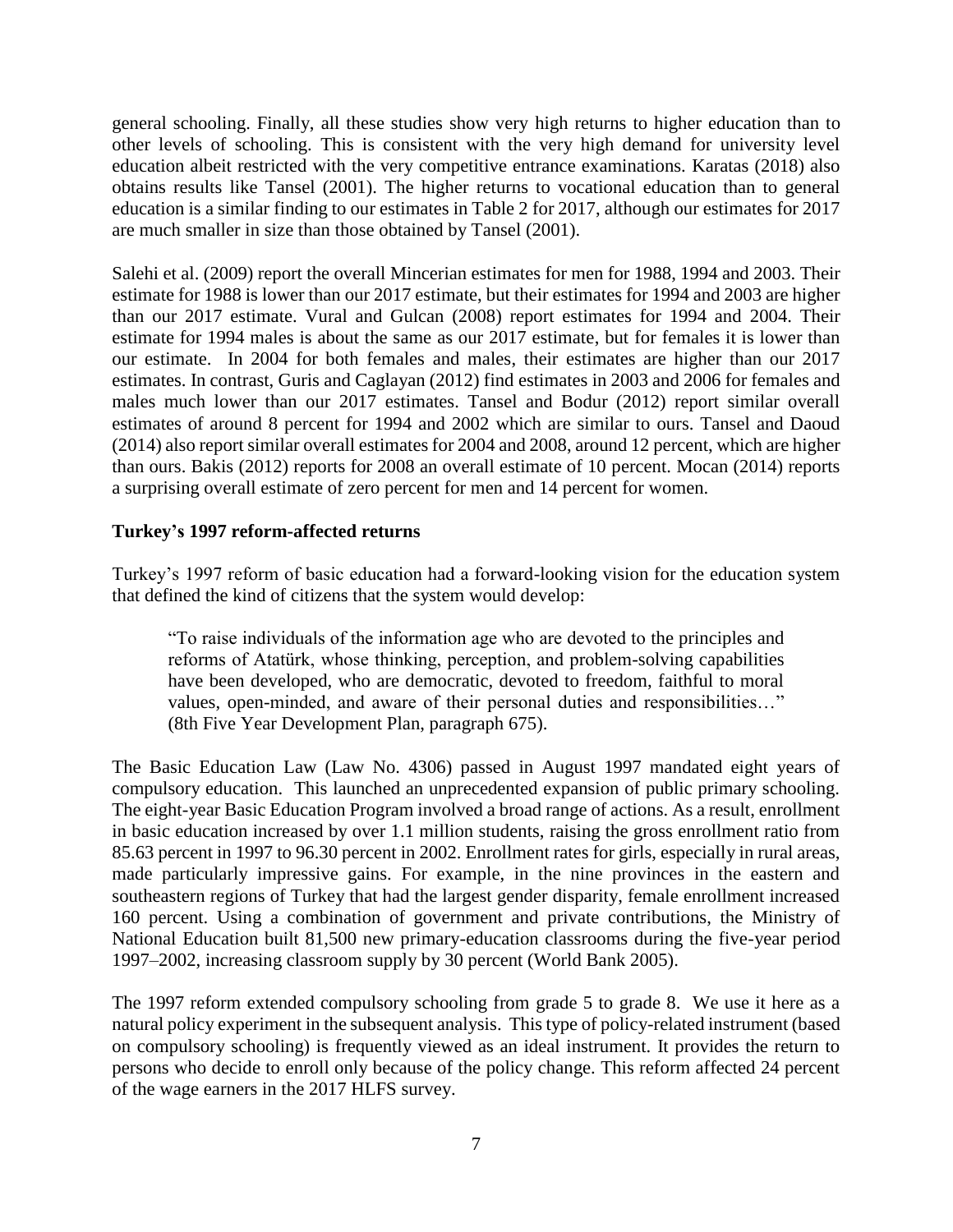Overall, the reform produced a significantly lower return to schooling for men. This is consistent with a previous study using the same reform, but a different identification study based on an earlier survey (Aydemir and Kirdar 2017). They find that the return from an extra year of schooling is about 8 percent for women and no more than 2.5 percent for men. Torun (2018) also uses the 1997 reform as an instrument and finds small effects on the earnings of men but large positive effects on earnings of women. But lower returns using an IV are not typical in the literature for developing countries (Duflo 2001; Patrinos and Sakellariou 2005), but it is not unheard in developed countries (Pischke and von Wachter 2008 find zero returns to additional schooling in Germany; see also Devereux and Hart 2010; Stephens and Yang 2014). However, Pischke and von Wachter's (2008) results for Germany have been challenged by Cygan-Rehm (2018) who finds that a 1960s compulsory schooling reform had positive effects on earnings in Germany. The low level of the estimates for men is explained by low attainment overall, while the much higher returns for women are because women were more likely to complete high school because of the reform (Aydemir and Kirdar 2017) and move into higher skill and formal sector jobs (Torun 2018).

It is interesting to note that other instruments have been used for Turkey. Ozturk and Tumen (2018) refer to the student protests of the 1970s and the subsequent military coup and the decline in university graduation which compressed wages and use the unexpected decline in educational attainment as an instrument to estimate returns to schooling. They find that the returns to an additional year of schooling range between 11 and 12 percent.

Overall, the results show a decent return to schooling. Women receive considerably higher returns to schooling regardless of the method used to calculate the returns. Table 3 shows the returns, ranging from 8.8 percent overall based on OLS to a high of 13.4 percent for women when corrected for selection. The IV results are a low 6.9 percent for men and a high 10.0 percent for women.

| Table 3: Summary of Returns to Schooling, Turkey 2017 (percent) |       |       |         |                |         |
|-----------------------------------------------------------------|-------|-------|---------|----------------|---------|
| All                                                             | Males | Males | Females | <b>Females</b> | Females |
| OLS                                                             | ЭLS   |       | OLS     | Heckman        |         |
| 8.8                                                             |       |       | 10.3    |                | 10.0    |
| $-$<br>- - - - - -- - -                                         |       | .     |         |                |         |

Source: 2017 HLFS; see Annex Tables A-1, A-2, A-3, A-4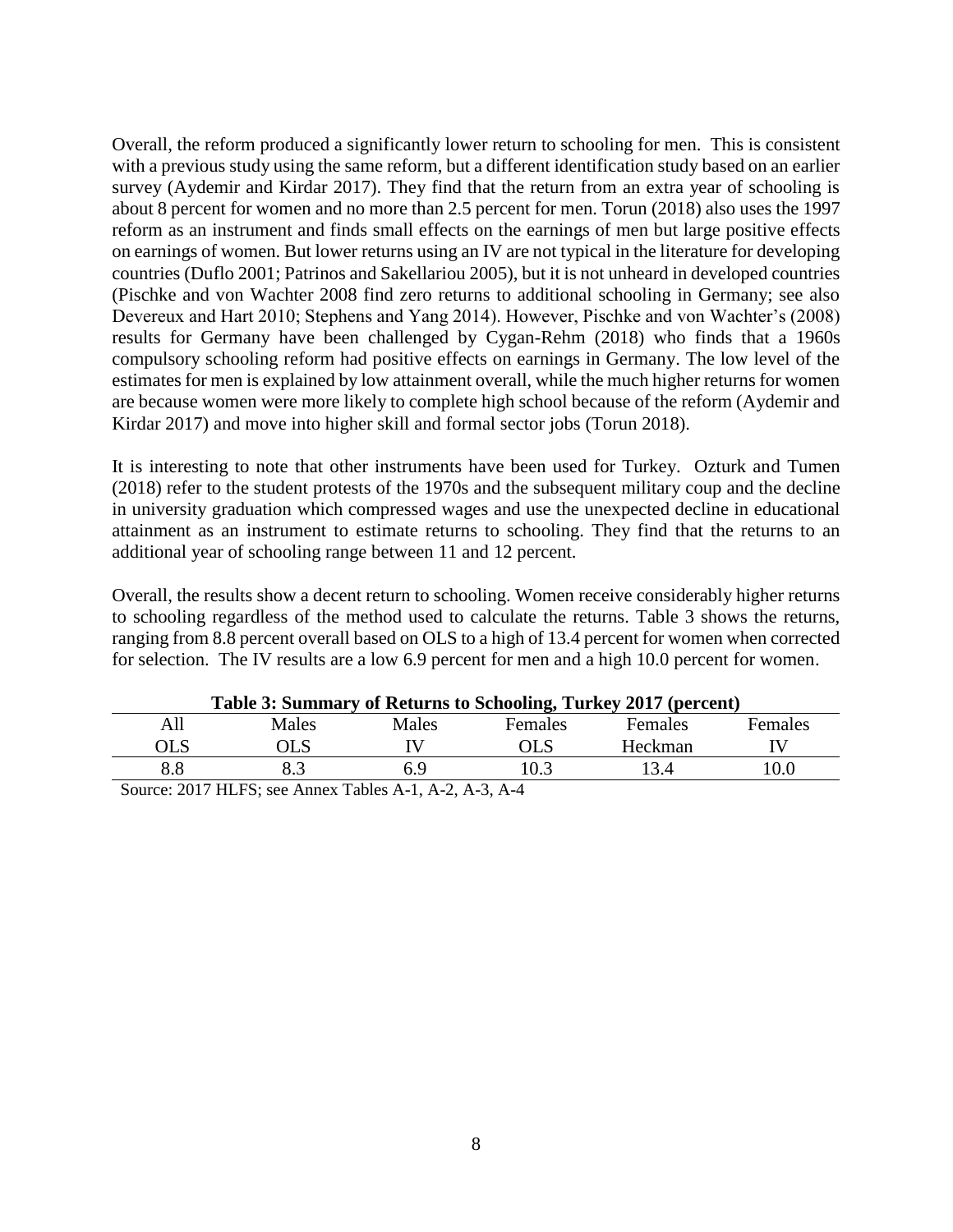## **Cost-benefit estimates**

We use a subsample of 97,050 workers aged 15-65 years who had positive earnings from dependent employment. Annual earnings were converted to \$US using the 2017 exchange rate in June, which was equal to 3.52 TL. Table 4 gives their mean earnings by level of education.

| <b>Table 4: Mean Annual Earnings by Educational Level</b> |                 |              |  |  |  |
|-----------------------------------------------------------|-----------------|--------------|--|--|--|
| <b>Educational level</b>                                  | Mean annual     | Number of    |  |  |  |
|                                                           | earnings (\$US) | observations |  |  |  |
| None                                                      | 3,714           | 1,528        |  |  |  |
| Primary                                                   | 5,278           | 24,850       |  |  |  |
| Secondary                                                 | 5,974           | 38,567       |  |  |  |
| Higher                                                    | 10,756          | 32,105       |  |  |  |
| All                                                       | 7342            | 97,050       |  |  |  |
| Source: 2017 HLFS                                         |                 |              |  |  |  |

We observe a sharp rise in mean annual earnings for those with higher education. This is consistent with the very high demand for university education as well as the restriction on the university admissions by the highly competitive university entrance examination. There is very high demand for university education for several reasons. First, in addition to high income, the university degree confers a prestigious position in Turkish society. Secondly, men with university education serve in the army with a higher rank. These factors are behind the high demand for higher education. The age-earnings profiles by level of education show a very sharp earnings premium for higher education graduates.



The discounting formula presented above was applied to the earnings profiles to estimate the returns assuming a 6-6-4 duration of primary, secondary and higher education, and two years of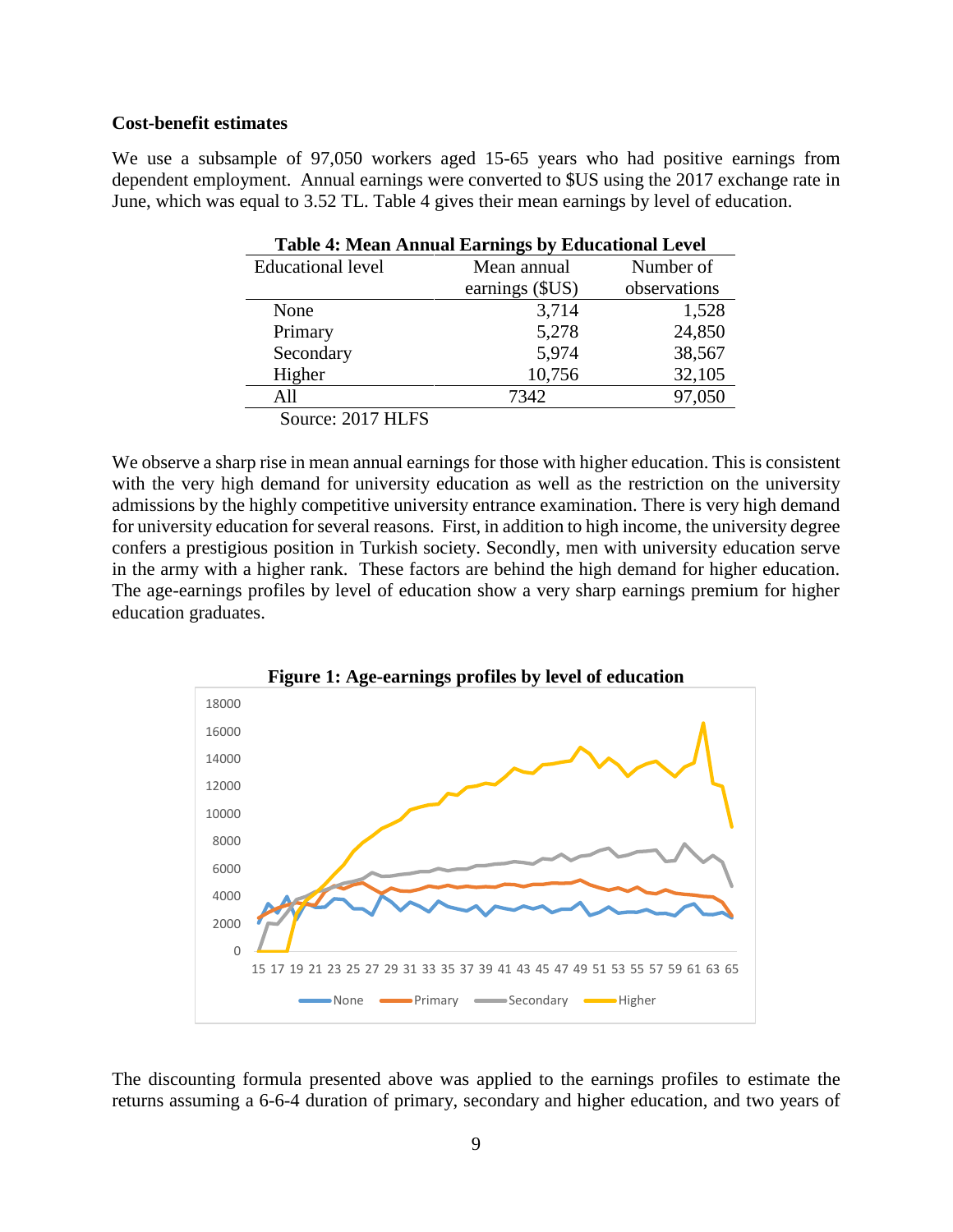foregone earnings for primary education graduates. The direct resource cost of schooling appears in Table 5. The resulting returns appear in Table 6.

**Table 5: Cost per Student/Year**

| Table 5: Cost per Student/ rear-        |                   |  |  |  |
|-----------------------------------------|-------------------|--|--|--|
| Level of Education Cost 2017 (\$US)     |                   |  |  |  |
| Primary                                 | 1,582             |  |  |  |
| Secondary                               | 1998 <sup>a</sup> |  |  |  |
| Higher                                  | 3736              |  |  |  |
| Source: Turkstat (2018) website         |                   |  |  |  |
| a. Average of lower secondary $(1,600)$ |                   |  |  |  |
| and upper secondary upper (2395)        |                   |  |  |  |

We remark on two noteworthy findings presented in Table 6. First, comparing with Mincerian estimates of the returns to education of the previous section, we observe that the private returns by the discount method are much higher. Second, the private returns are substantially higher than the social returns, which is to be expected since social benefits are not included. The lowest private and social returns are at the secondary education level while highest returns are attained at the higher education level.

| Table 6: Private and Social Returns to Investment in Education by Discount Method (%) |         |        |
|---------------------------------------------------------------------------------------|---------|--------|
| <b>Educational level</b>                                                              | Private | Social |
| Primary                                                                               | 13.0    | 6.0    |
| Secondary                                                                             | 11.4    | 5.2    |
| Higher                                                                                | 15.8    | 10.4   |

#### **Education's Contribution to Economic Growth**

The estimated social rates of return can be used to assess the contribution of education to the country's economic growth rate. In Schultz (1961)-type accounting, human capital (*Kh*) is added as an independent variable in the production function, along with physical capital  $(K_p)$  and the number of people employed:

$$
Y=f(L, K_p, K_h)
$$

Differentiating with respect to time, to get the growth rate of output  $(g_y)$ , and making elementary substitutions, one gets the estimating expression:

$$
g_{y}=s_{i}.g_{i}+\frac{I_{p}}{Y}r_{p}+\frac{I_{h}}{Y}r_{h}
$$

where s*<sup>l</sup>* is the share of labor in national income, *g<sup>l</sup>* the rate of growth of the labor force*, I* is the investment in physical (*p*) or human (*h*) capital, and *r* the rate of return on the respective investment. Therefore, *r<sup>p</sup>* and *r<sup>h</sup>* correspond to the return on physical and human capital.

The ratio last term in the above expression gives the percentage growth points contribution of education investment to the rate of growth of the economy,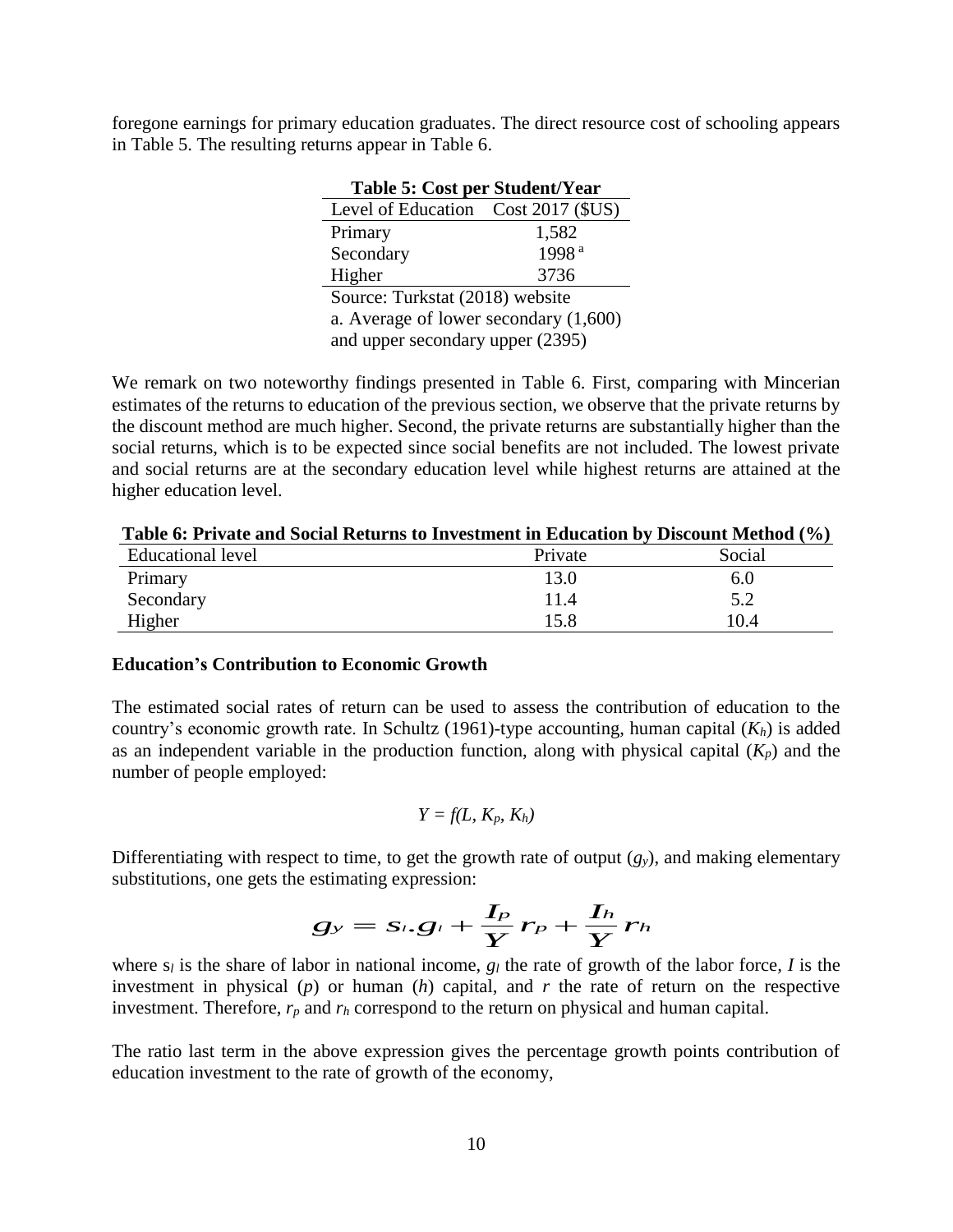#### $[(I_h/Y) r_h]$

This term can be further disaggregated into the contribution of each level of education to the rate of growth of the economy.

$$
\left[\left(I_p/Y\right)r_p\; \right] / \; g_y \; + \; \left[\left(I_s/Y\right)r_s\; \right] / \; g_y \; + \; \left[\left(I_u/Y\right)r_u\; \right] / \; g_y
$$

where subscripts p, s and u refer to primary, secondary and university education.

Education investment in Turkey has averaged 4.4 percent of GDP, nearly one-half of it spent on secondary education (see Table 7).

| <b>Table 7: Education Investment as Percent of GDP</b> |             |  |  |  |  |
|--------------------------------------------------------|-------------|--|--|--|--|
| Education expenditure<br>Level                         |             |  |  |  |  |
|                                                        | as % of GDP |  |  |  |  |
| Primary                                                | 1.1         |  |  |  |  |
| Secondary                                              | 2.0         |  |  |  |  |
| Higher                                                 | 1.3         |  |  |  |  |
| All levels                                             | 44          |  |  |  |  |
| Source: OECD (2018)                                    |             |  |  |  |  |

Therefore, the contribution of education to growth has been  $4.4\%$  x  $7.2 = 0.32$  percentage points, or about one-third of a growth point. Among the three levels of education, higher education has contributed the most (see Table 8).

| Educational | Social  | Education   | Percentage   |
|-------------|---------|-------------|--------------|
| level       | rate of | expenditure | points       |
|             | return  | as % of     | contribution |
|             | (% )    | <b>GDP</b>  | to economic  |
|             |         |             | growth rate  |
| Primary     | 6.0     | 1.1         | 0.07         |
| Secondary   | 5.2     | 2.0         | 0.10         |
| Higher      | 10.4    | 1.3         | 0.14         |
| Overall     | 7.2     | 44          | 0.32         |

## **Table 8: The Contribution of Education to Growth**

#### **Conclusion**

While Turkey has had the highest growth in the respective region in recent years and aspires to become a high-income economy in the next decade, the country has witnessed a slowdown in economic growth since 2011, as private investment and productivity stagnated. This was in marked contrast to the previous decade, when total factor productivity growth made a considerable contribution to GDP growth. Therefore, productivity dynamics deserve attention from researchers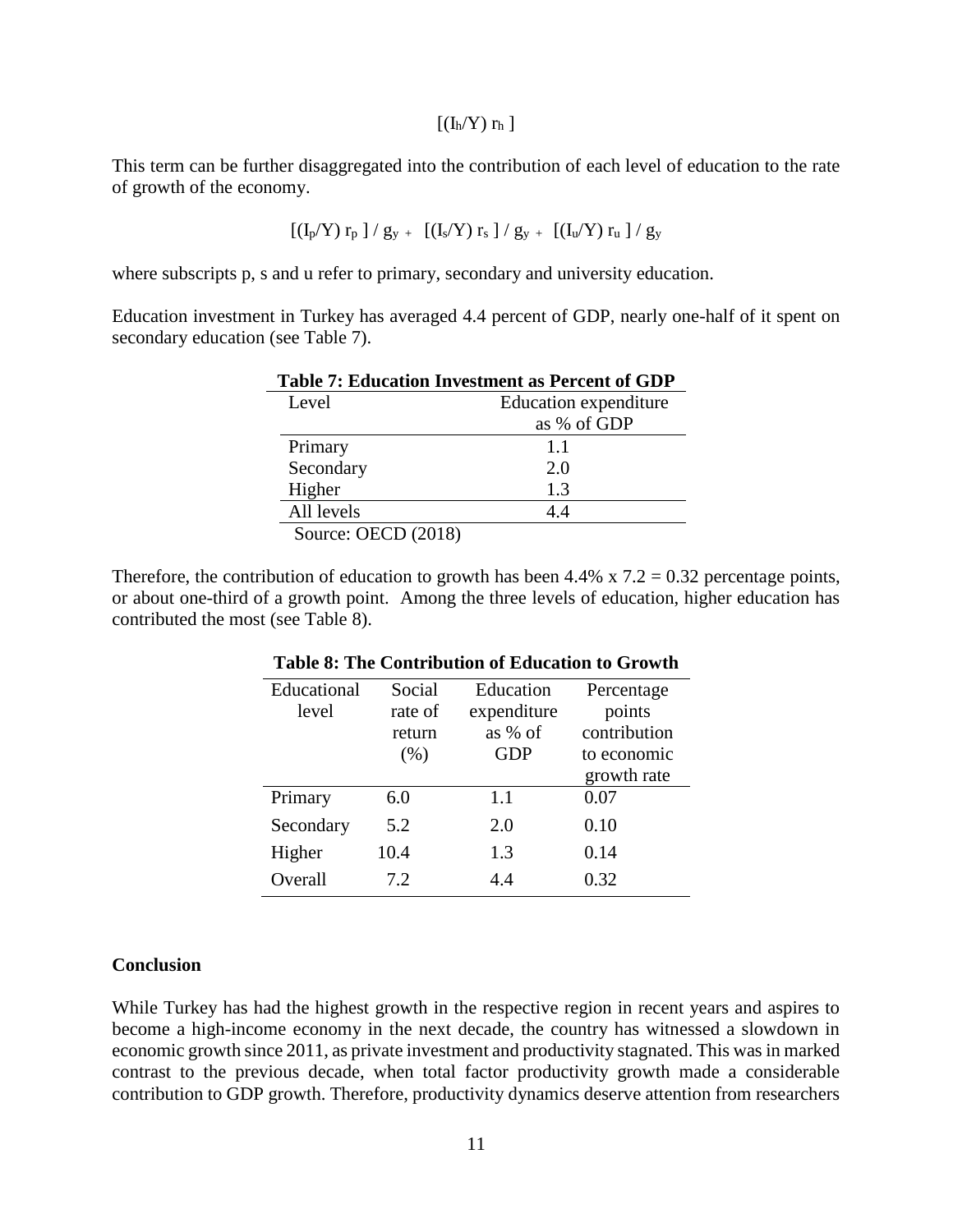and policy makers searching for reasons for the growth slowdown and ways to reverse it (World Bank 2016). Turkey faces downside risks if structural changes—in the education and training system, and the economy more broadly—are not made to ensure that contributions to economic growth come from improvements in productivity (Del Carpio 2018).

High returns to education, and especially to higher education, have been estimated for the case of Turkey since the 1960s. The returns explain the high demand for education in Turkey. The educational achievement of Turkey's population has increased many times in the past few decades. From only 1.1 years of schooling on average in 1950 to 3.6 years in 1980 to more than 7 years by 2010. Other aspects of educational development include the improvement in performance in terms of student performance and reduced inequality.

Using a variety of estimation methods and the latest survey, we find the average rate of return to schooling to be 8.8 percent, which puts it at just about the global average. Women receive higher returns to schooling compared to men, at least two percentage points higher. This, too, is in line with global findings. The returns to schooling are high for women even when we control for selection. We used the number of children under 15 years of age living in the household as an exclusion restriction frequently invoked in the female labor force participation decision. This is similar to the studies by Martins (2001), Chang (2011) and Huber and Mellace (2014). This variable potentially impacts the caregiving activities of women but does not affect earnings.

We use the 1997 education reform to instrument schooling. We find that the reform was associated with a higher return for women than for men. This is consistent with previous findings. The instrumental variable's sharp increase of returns for women is *prima facie* evidence of the productive, rather than screening, function of education. It also demonstrates the causal impact of schooling in Turkey, and the fact that schooling is an excellent policy for encouraging the educational and economic performance of women.

Surprisingly, the average rate of return to schooling is higher in the public sector at 7.9 percent, compared to 6.5 percent in the private sector. Also, the private return to vocational secondary education is higher than general secondary education, 6.5% vs. 5.7, respectively.

Using the full discounting method, we estimate the private and social returns to education. Private returns are highest at the tertiary level and the lowest private returns are for secondary education. This is in line with recent global trends. This justifies cost-sharing at the tertiary level, as this level of schooling needs to continue to expand. However, social returns are low for primary and secondary schooling, but high at the higher education level. This demonstrates the need for further expansion of higher education and justifies some level of public subsidy.

The size of the returns is much higher than any reasonable alternative private social discount rate, pointing to the need for higher investment in education. The size of the private returns to higher education suggests the need for selective cost-recovery, while the social returns suggest some level of public subsidy is warranted, especially through student loans for efficiency and equity.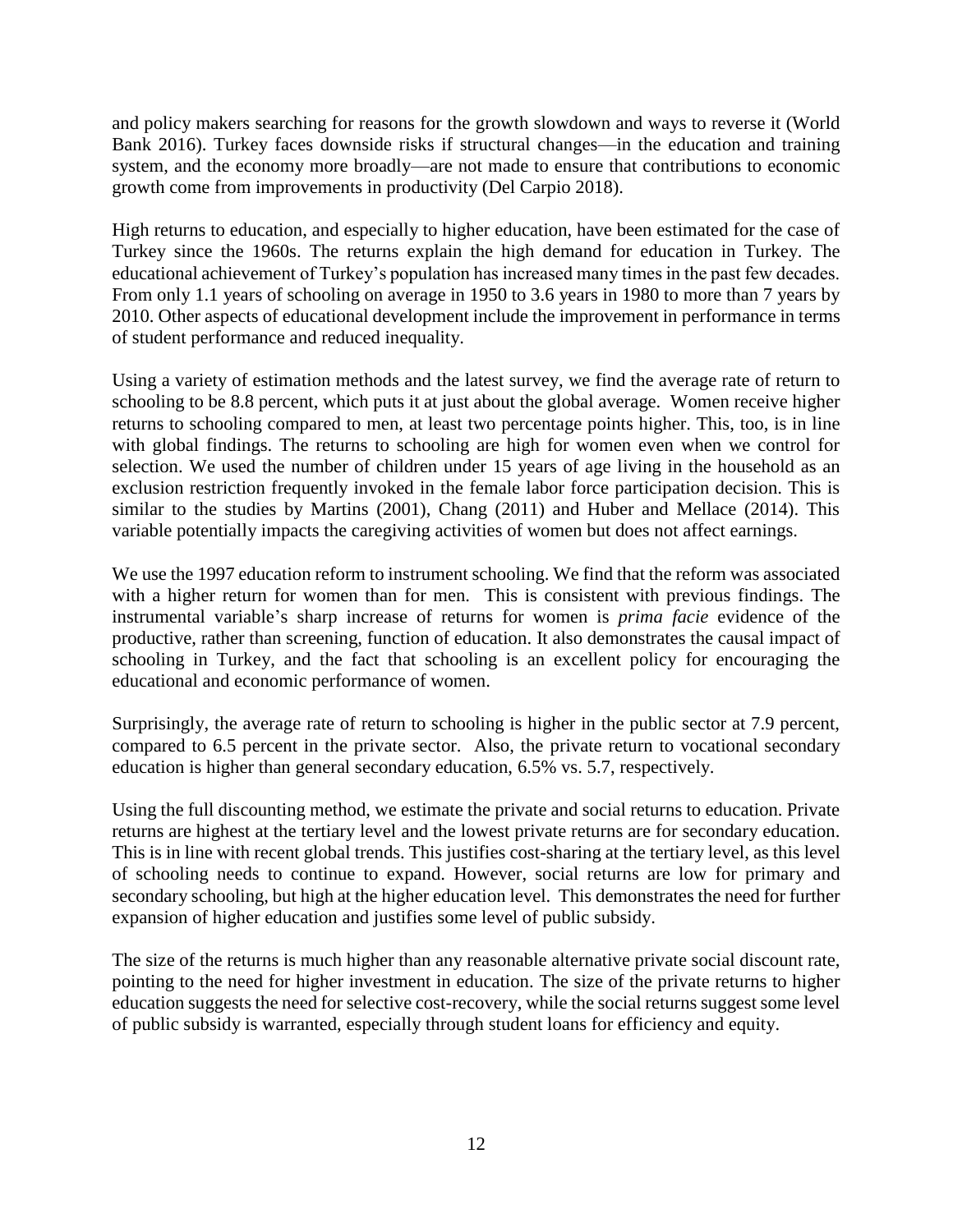## **References**

- Aydemir, A. and M.G. Kirdar. 2017. "Low wage returns to schooling in a developing country: Evidence from a major policy reform in Turkey." *Oxford Bulletin of Economics and Statistics* 79 (6): 1046-1086.
- Bakıs, O. 2012. Türkiye'de egitimin bireysel getirisi: 1988-2008. *TUSIAD-Sabanci.*
- Becker, G.S. 1964. *Human capital theory*. New York: Columbia.
- Chang, S. K. 2011. "Simulation estimation of two‐ tiered dynamic panel Tobit models with an application to the labor supply of married women." *Journal of Applied Econometrics*, 26 (5): 854-871.
- Cygan-Rehm, K. 2018. "Is Additional Schooling Worthless? Revising the Zero Returns to Compulsory Schooling in Germany." CESifo Working Paper Series No. 7191.
- Del Carpio, X. 2018. "How Low Human Capital Can Limit Productivity Improvements. Examples from Turkey and Peru". [http://blogs.worldbank.org/education/how-low-human-capital-can](http://blogs.worldbank.org/education/how-low-human-capital-can-limit-productivity-improvements-examples-turkey-and-peru)[limit-productivity-improvements-examples-turkey-and-peru](http://blogs.worldbank.org/education/how-low-human-capital-can-limit-productivity-improvements-examples-turkey-and-peru)
- Devereux, P. J. and R.A. Hart. 2010. "Forced to be rich? Returns to compulsory schooling in Britain." *Economic Journal* 120: 1345–1364.
- Di Paolo, A. and A. Tansel. 2017. "Analyzing Wage Differentials by Fields of Study: Evidence from Turkey." July 2017, IZA Discussion Paper No. 10915.
- Dougherty, C. 2005. "Why Are the Returns to Schooling Higher for Women Than for Men*?" The Journal of Human Resources* 40 (4): 969-988.
- DuFlo, E. 2001. "Schooling and labor market consequences of school construction in Indonesia: Evidence from an unusual policy experiment." *American Economic Review* 91 (4): 795- 813.
- Güriş, S. and E. Çağlayan. 2012. "Returns to education and wages in Turkey: Robust and resistant regression." *Quality & Quantity* 46 (5): 1407-1416.
- Huber, M. and G. Mellace. 2014. "Testing exclusion restrictions and additive separability in sample selection models." *Empirical Economics* 47 (1): 75-92.
- Kara, O. 2008. "Comparing Two Approaches to the Rate of Return to Investment in Education." *Education Economics* 18 (2): 153-165.
- Karatas, H.M. 2018. "The returns to formal schooling in Turkey using pseudo-panel data." Giresun Üniversitesi İktisadi ve İdari Bilimler Dergisi Yıl.4. Sayı. 8, ss. 13-33.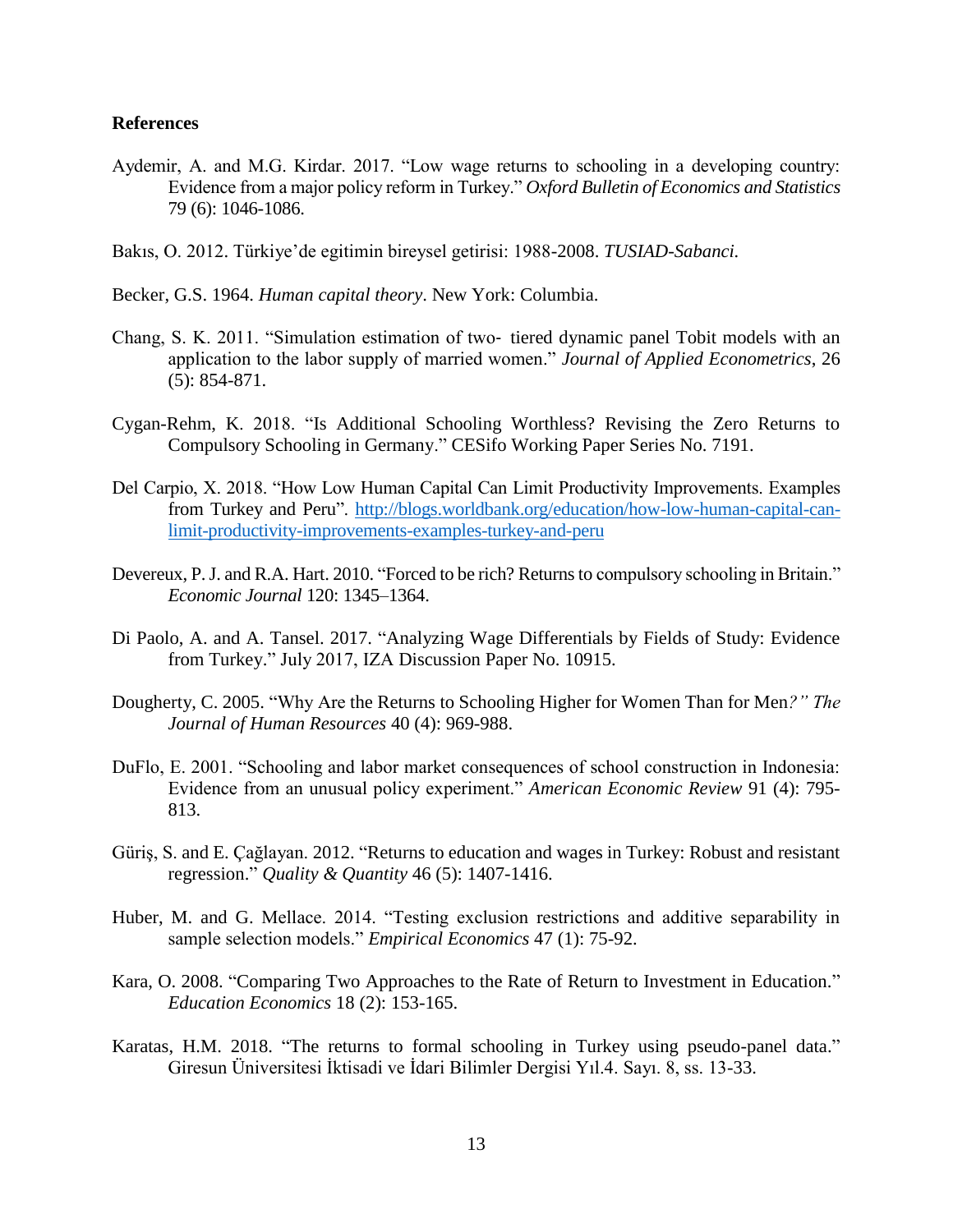- Krueger, A.O. 1972. "Rates of Return to Turkish Higher Education." *Journal of Human Resources* 7 (4): 482-99.
- Martins, M.F.O. 2001. "Parametric and semiparametric estimation of sample selection models: an empirical application to the female labour force in Portugal." *Journal of Applied Econometrics* 16 (1): 23-39.
- Mincer, J. 1974. *Schooling, Experience and Earnings*. New York: Columbia University Press.
- Mocan, L. 2014. "The Impact of Education on Wages: Analysis of an Education Reform in Turkey." [Koç University-TUSIAD Economic Research Forum Working Papers](https://econpapers.repec.org/paper/kocwpaper/) Working Paper No. 1424.
- Montenegro, C.E. and H.A. Patrinos. 2014. "Comparable Estimates of Returns to Schooling Around the World." World Bank Policy Research Working Paper No. 7020.
- OECD. 2018. *Education as a Glance*. Paris: OECD.
- Ozelli, M.T. 1970. "The Estimates of Private Internal Rates of Return on Educational Investment in the First Turkish Republic, 1923-1960." *International Journal of Middle East Studies* 1 (2): 154-176.
- Ozturk, A. and S. Tumen. 2018. "Education and Labor Market Consequences of Student Protests in Late 1970s and the Subsequent Military Coup in Turkey." IZA Discussion Papers No. 11733, Institute of Labor Economics (IZA), Bonn.
- Patrinos, H.A. and C. Sakellariou. 2005. "Schooling and Labor Market Impacts of a Natural Policy Experiment." *Labour* 19 (4): 705-719.
- Pischke, J.-S. and T. von Wachter. 2008. "Zero returns to compulsory schooling in Germany: evidence and interpretation." *Review of Economics and Statistics* 90: 592–598.
- Psacharopoulos, G. and H.A. Patrinos. 2018. "Returns to Investment in Education: A Decennial Review of the Global Literature." *Education Economic*, 26 (5): .445-458.
- Salehi-Isfahani, D., I. Tunali and R. Assaad. 2009. "A Comparative Study of Returns to Education of Urban Men in Egypt, Iran, And Turkey." *Middle East Development Journal* 1 (2): 145- 187.
- Schultz, T.W. 1961. "Education and economic growth," in *Social Forces Influencing American Education*. Chicago: National Society for the Study of Education.
- Stephens M. and D. Yang. 2014. "Compulsory education and the benefits of schooling." *American Economic Review* 104: 1777–1792.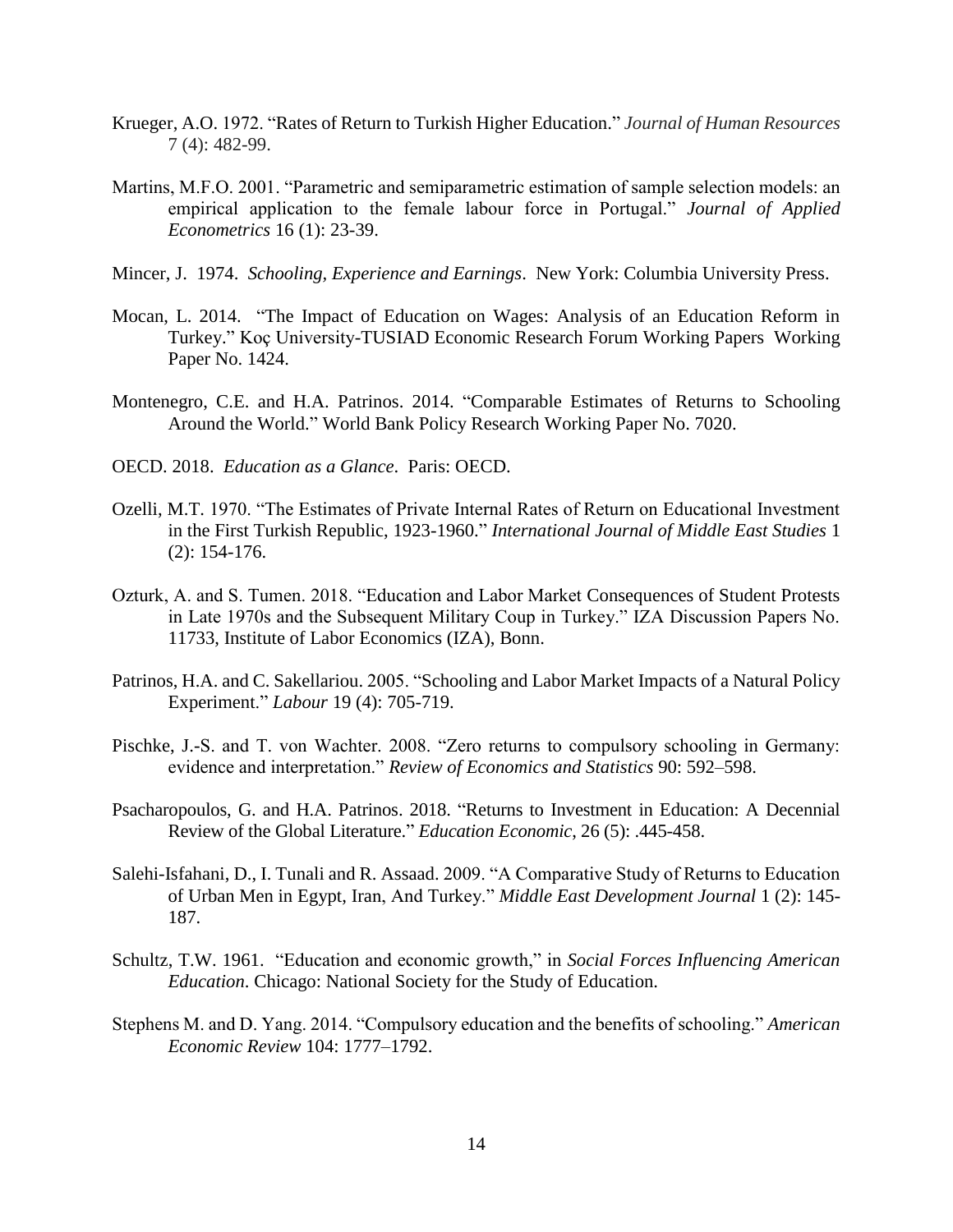- Tansel, A. 1994. "Wage employment, earnings and returns to schooling for men and women in Turkey." *Economics of Education Review* 13 (4): 305-320.
- Tansel, A. 2000. "Formal and Informal Sector Choice of Wage Earners and their Wages in Turkey," in *Informal Sector I*, ed. by Tuncer Bulutay, State Institute of Statistics, 2000, Ankara. pp.125-150.
- Tansel, A. 2001. "Self-Employment, Wage-Employment, and Returns to Schooling by Gender in Turkey," in *Labor and Human Capital in the Middle East: Studies of Markets and Household Behavior*, ed. by Djavad Salehi-Isfahani, Ithaca Press, 2001, Reading, UK. pp.637-667.
- Tansel, A. 2005. "Public-Private Employment Choice, Wage Differentials and Gender in Turkey.*" Economic Development and Cultural Change* 53 (2): 453-477.
- Tansel, A. 2010. "Changing Returns to Education for Men and Women in a Developing Country: Turkey, 1994-2005." Paper presented at the ESPE conference, June 18-21, 2008, in London, ECOMOD conference, July 2-4, 2008 in Berlin, MEEA conference, March 20- 23, 2009 in Nice, France and ICE-TEA conference, September 1-3, 2010 in Girne, Republic of Northern Cyprus.
- Tansel, A. 2017. "Returns to education in turkey: IV estimates from a developing country." Paper presented at the Economic Research Forum (ERF) 23rd Annual Conference, 18-20 March 2017, Amman, Jordan.
- Tansel, A. and F.B. Bodur. 2012. "Wage inequality and returns to education in Turkey: A quantile regression analysis." *Review of Development Economics* 16 (1): 107-121.
- Tansel, A. and Y. Daoud. 2014. "Comparative Essay for Returns to Education in Palestine and Turkey." *Perspectives on Global Development and Technology* 13: 347-378.
- Tansel A. and E. Ö. Kan. 2016. "The Formal/Informal Employment Earnings Gap: Evidence from Turkey." *Research On Economic Inequality,* Volume, F24. Editors: John A. Bishop and Juan Gabriel Rodriguez. (pp. 123-156)*.* ISSN: 1049-2585.
- Torun, H. 2018. "Compulsory schooling and early labor market outcomes in a middle-income country." *Journal of Labor Research* 39 (3): 277-305.
- TURKSTAT (Turkish Statistical Institute) (2018) Education Expenditure Statistics web page accessed in January 2019. [www.tuik.gov.tr](http://www.tuik.gov.tr/)
- Vural, B.M. and Y. Gülcan. 2008. "Impact of education on individual earnings in Turkey". *International Journal of Economic Perspectives* 2(3): 124-132.
- World Bank. 2016. *Productivity dynamics in Turkey: evidence from firm-level data*. Turkey focus note. Washington, D.C.: World Bank.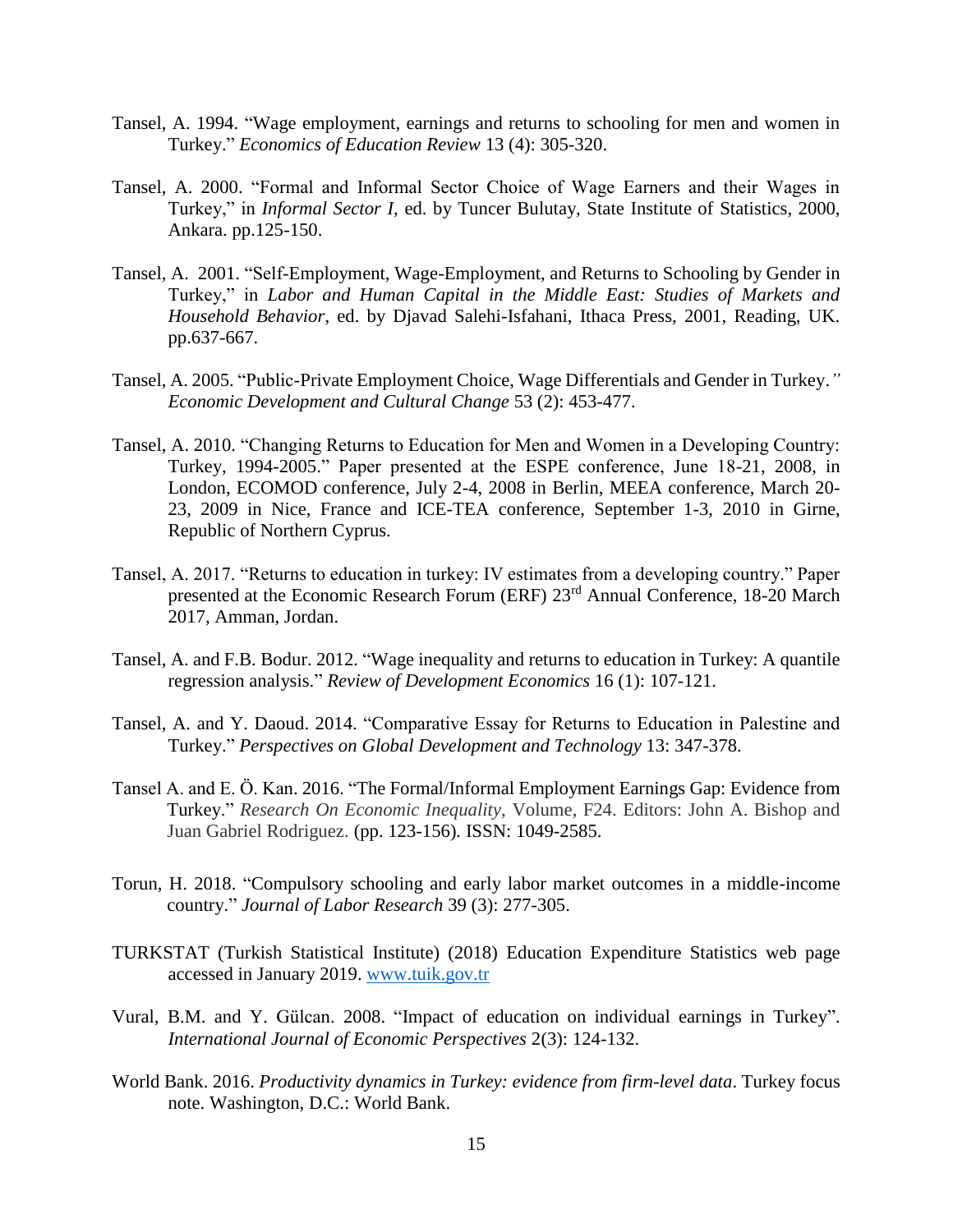World Bank. 2013. *Promoting excellence in Turkey's schools*. Washington D.C.: World Bank.

World Bank. 2005. *Turkey: Education Sector Study: Sustainable Pathways to an Effective, Equitable and Efficient Education System for Preschool through Secondary School Education*. Washington, D.C.: World Bank.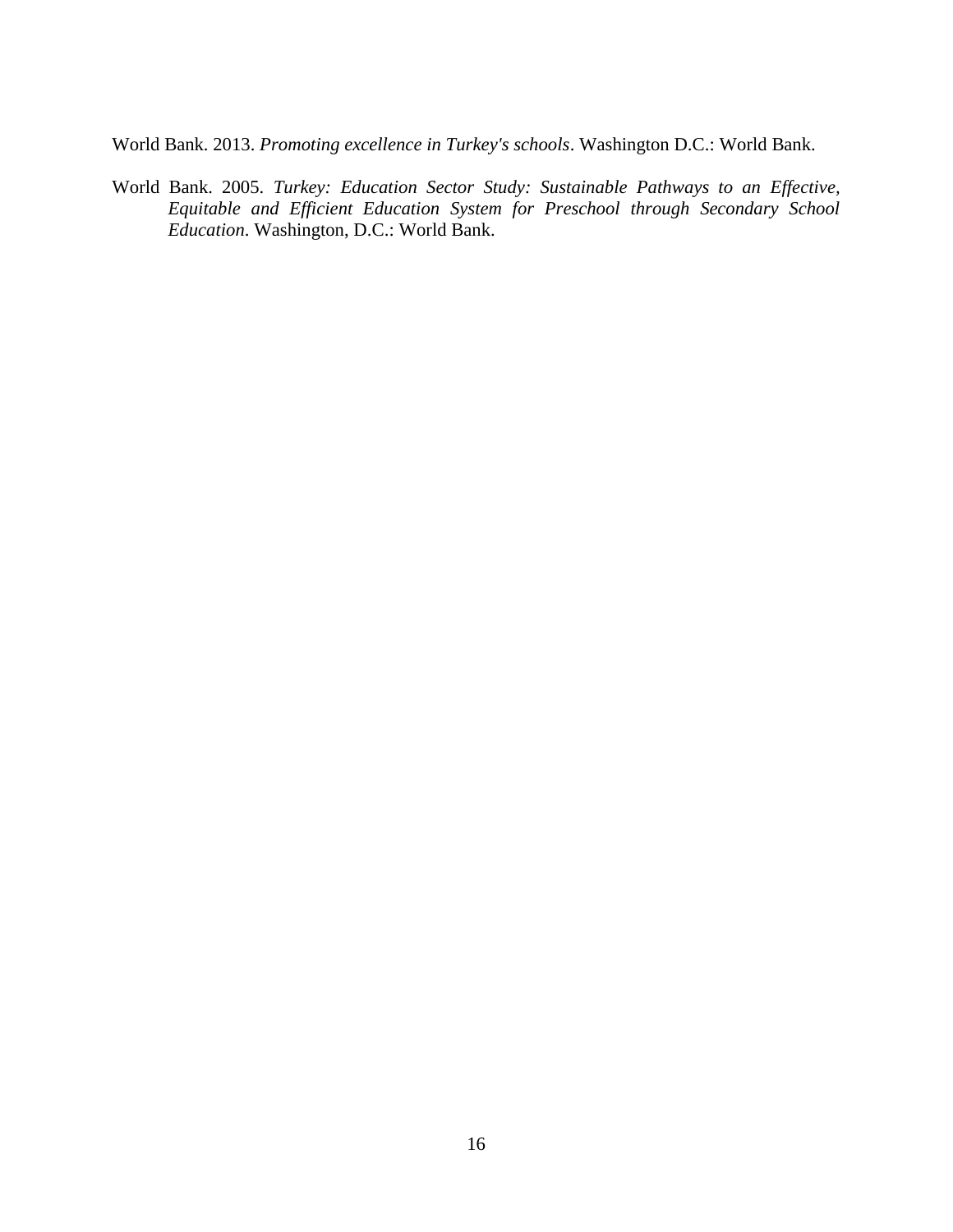| Year | Level     | Rate of return (%) |        | Method/sample         | Source                    |
|------|-----------|--------------------|--------|-----------------------|---------------------------|
|      |           | Private            | Social |                       |                           |
| 1960 | Secondary | 19.0               | 14.0   | Full discounting      | Ozelli (1970)             |
|      | Higher    | 2.5                | 1.5    |                       |                           |
| 1968 | Sec-Gen   | 24.0               |        | Full discounting      | Krueger (1972)            |
|      | Sec-Voc   | 22.0               |        |                       |                           |
|      | Higher    | 26.0               | 8.5    |                       |                           |
| 1987 | Primary   | 1.9                |        | Mincerian, men, OLS   | <b>Tansel</b> (1994)      |
|      | Middle    | 8.6                |        |                       |                           |
|      | Sec-Gen   | 8.6                |        |                       |                           |
|      | Sec-Voc   | 11.0               |        |                       |                           |
|      | Higher    | 13.0               |        |                       |                           |
| 1988 | Overall   | 6.5                |        | Mincerian, men        | Salehi et al (2009)       |
| 1994 |           | 9.6                |        |                       |                           |
| 2003 |           | 12.4               |        |                       |                           |
| 1994 | Males     | 9.0                |        | Mincerian             | Vural and Gulcan (2008)   |
|      | Females   | 8.0                |        |                       |                           |
| 2004 | Males     | 10.0               |        |                       |                           |
|      | Females   | 14.0               |        |                       |                           |
| 2003 | Males     | 4.1                |        | Mincerian             | Guris and Caglayan (2012) |
|      | Females   | 5.2                |        |                       |                           |
| 2006 | Males     | 2.5                |        | Mincerian             |                           |
|      | Females   | 2.4                |        |                       |                           |
| 1989 | Primary   | 1.7                |        | Mincerian, men, OLS   | <b>Tansel</b> (2001)      |
|      | Middle    | 7.2                |        |                       |                           |
|      | Sec-Gen   | 10.1               |        |                       |                           |
|      | Sec-Voc   | 13.0               |        |                       |                           |
|      | Higher    | 16.9               |        |                       |                           |
| 1994 | Primary   | 24.6               |        | Full discounting, men | Kara (2008)               |
|      | Sec-Gen   | 13.6               |        |                       |                           |
|      | Sec-Voc   | 11.3               |        |                       |                           |
|      | Higher    | 13.2               |        |                       |                           |
| 1994 | Primary   | 6.0                |        | Mincerian             | Kara (2008)               |
|      | Sec-Gen   | 12.0               |        |                       |                           |
|      | Sec-Voc   | 13.9               |        |                       |                           |
|      | Higher    | 10.8               |        |                       |                           |
| 1994 | Primary   | 2.4                |        | Mincerian, private    | <b>Tansel</b> (2005)      |
|      | Middle    | 6.3                |        | sector, men           |                           |
|      | Sec-gen   | 13.3               |        |                       |                           |
|      | Sec-voc   | 16.2               |        |                       |                           |
|      | Higher    | 19.0               |        |                       |                           |
| 1994 | Overall   | 7.7                |        | Mincerian             | Tansel and Bodur (2012)   |
|      | Primary   | 4.4                |        |                       |                           |
|      | Middle    | 4.1                |        |                       |                           |
|      | Sec-gen   | 8.5                |        |                       |                           |

## **Annex Table A-1: A Sampling of Previous Findings**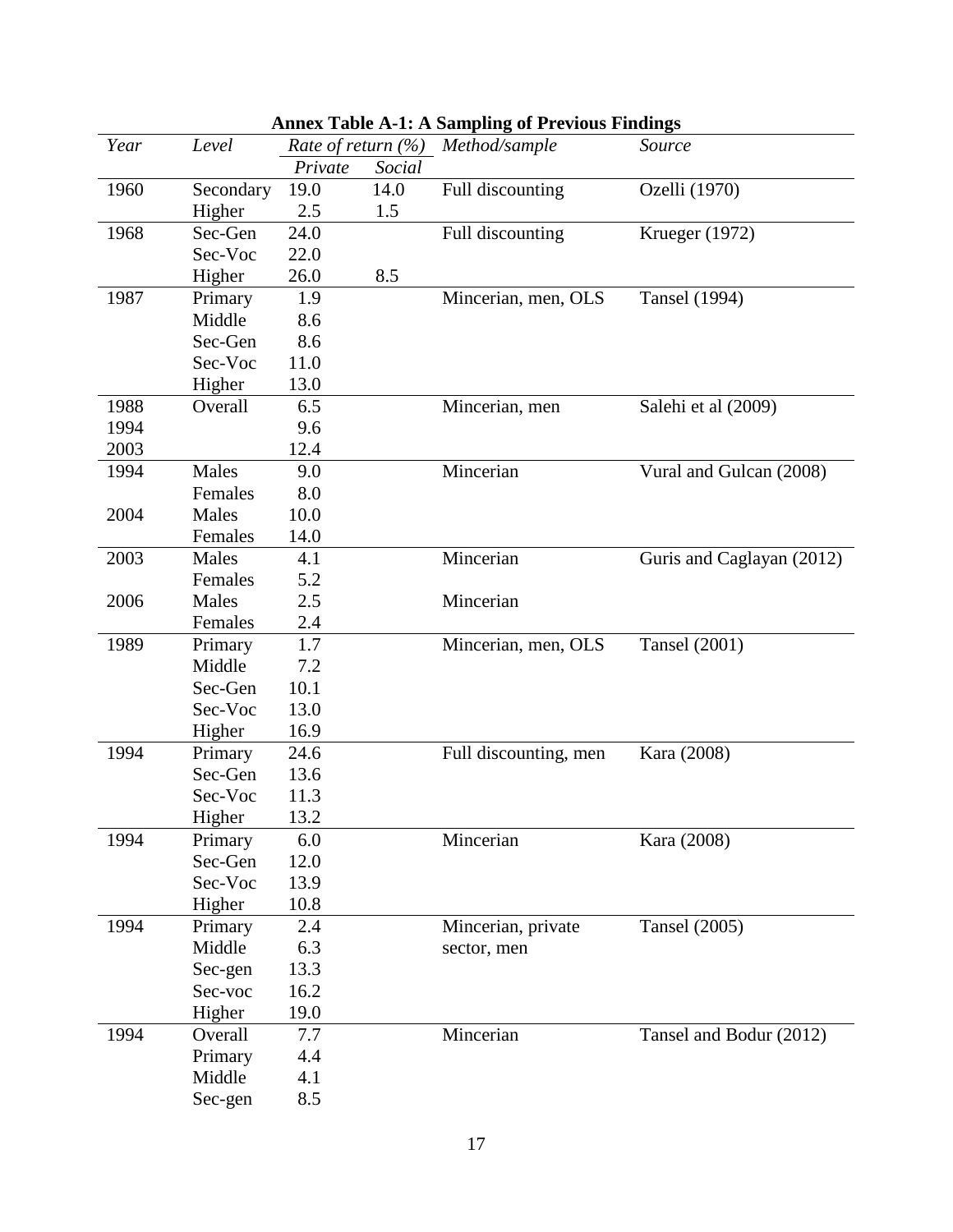|         | Sec-voc | 13.3 |     |                       |                         |
|---------|---------|------|-----|-----------------------|-------------------------|
|         | Higher  | 14.0 |     |                       |                         |
| 2002    | Overall | 7.6  |     | Mincerian             | Tansel and Bodur (2012) |
|         | Primary | 3.6  |     |                       |                         |
|         | Middle  | 3.2  |     |                       |                         |
|         | Sec-gen | 7.1  |     |                       |                         |
|         | Sec-voc | 9.8  |     |                       |                         |
|         | Higher  | 13.1 |     |                       |                         |
| 2004    | Overall | 11.7 |     | Mincerian             | Tansel and Daoud (2014) |
| 2008    |         | 11.8 |     |                       |                         |
| 2008    | Overall | 10.0 |     | Mincerian             | <b>Bakis</b> (2012)     |
| 2011-12 | Overall | 0.0  |     | Mincerian, men        | Mocan $(2014)$          |
|         |         | 14.0 |     | Mincerian, women      |                         |
| 2009-14 | Overall | 9.0  |     | Mincerian             | Karatas (2018)          |
|         | Primary | 2.6  |     |                       |                         |
|         | Middle  | 3.9  |     |                       |                         |
|         | Sec-gen | 6.1  |     |                       |                         |
|         | Sec-voc | 7.3  |     |                       |                         |
|         | Higher  | 16.0 |     |                       |                         |
| 2015    | Higher  | 31.0 | 9.0 | Full discounting, men | <b>OECD</b> (2018)      |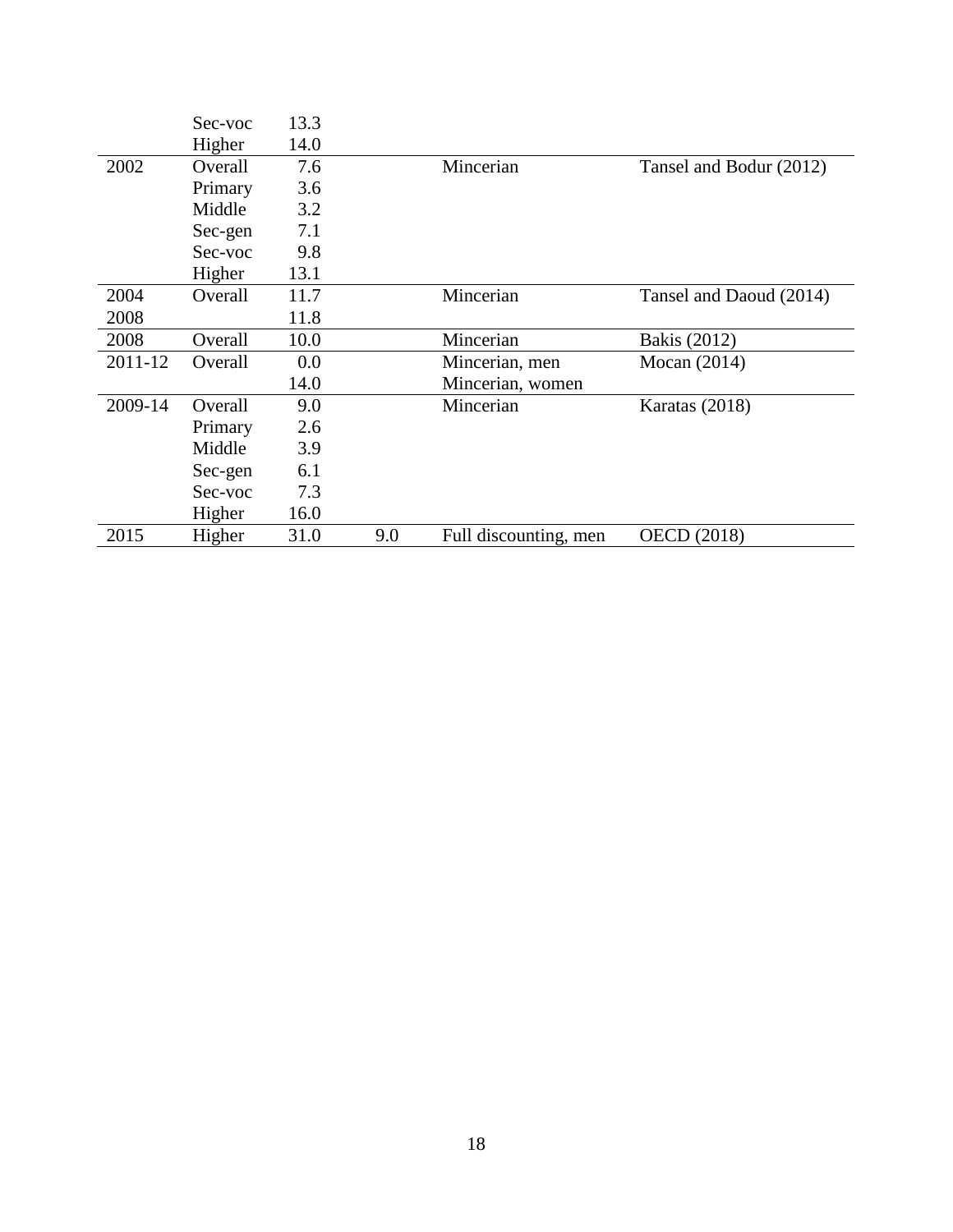|                         |            | Alliex Table A-2. Earlings Function Estimates |                  |                      |
|-------------------------|------------|-----------------------------------------------|------------------|----------------------|
| Variable                | All        | Males                                         |                  | Females              |
|                         | <b>OLS</b> | <b>OLS</b>                                    | <b>OLS</b>       | Heckman <sup>a</sup> |
| Constant                | 7.257      | 7.315                                         | 7.057            | 6.095                |
| Schooling               | 0.088      | 0.831                                         | 0.103            | 0.134                |
| Experience              | 0.049      | 0.054                                         | 0.381            | 0.054                |
| Experience <sup>2</sup> | $-0.009$   | $\boldsymbol{0}$                              | $\boldsymbol{0}$ | $-0.001$             |
| <b>NKIDS</b>            |            |                                               |                  | $-0.119$             |
| Constant                |            |                                               |                  | $-2.168$             |
| S                       |            |                                               |                  | 0.106                |
| EX                      |            |                                               |                  | 0.056                |
| $EX^2$                  |            |                                               |                  | $-0.001$             |
| Lamda                   |            |                                               |                  | 0.382                |
| Rho                     |            |                                               |                  | 0.627                |
| $R^2$                   | 0.37       | 0.39                                          | 0.39             |                      |
| ${\bf N}$               | 97,050     | 68,726                                        | 28,324           | 28,324               |

| <b>Annex Table A-2: Earnings Function Estimates</b> |  |  |  |
|-----------------------------------------------------|--|--|--|
|-----------------------------------------------------|--|--|--|

Dependent variable is the natural logarithm of annual earnings in \$US

All coefficients are statistically significant at the 1% level or better

a. STATA run on the women sub-sample: heckman ylog s ex exsq, select(nunder15 s ex exsq) twostep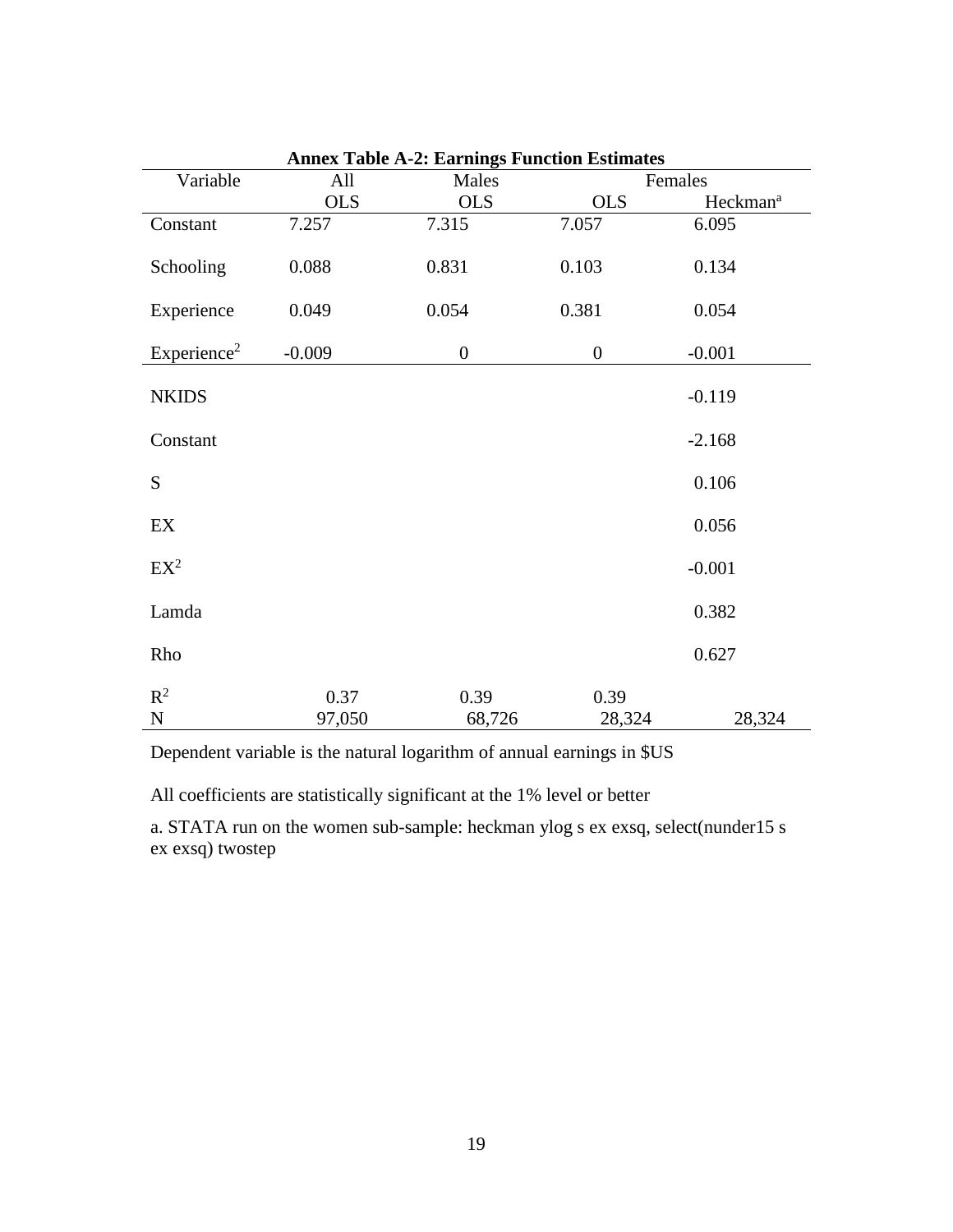|                                                             |          | Sector of employment |  |  |
|-------------------------------------------------------------|----------|----------------------|--|--|
| Variable                                                    | Public   | Private              |  |  |
| Constant                                                    | 7.612    | 7.512                |  |  |
| S                                                           | 0.079    | 0.065                |  |  |
| EX                                                          | 0.048    | 0.042                |  |  |
| $EX^2$                                                      | $-0.001$ | $-0.000$             |  |  |
| $R^2$                                                       | 0.35     | 0.28                 |  |  |
| N<br>$\alpha$ $\alpha$ $\alpha$ $\tau$ $\tau$ $\tau$ $\tau$ | 22,876   | 74,176               |  |  |

**Annex Table A-3: OLS Estimates of Earnings Functions by Sector of Employment and Secondary School Curriculum**

Source: 2017 HLFS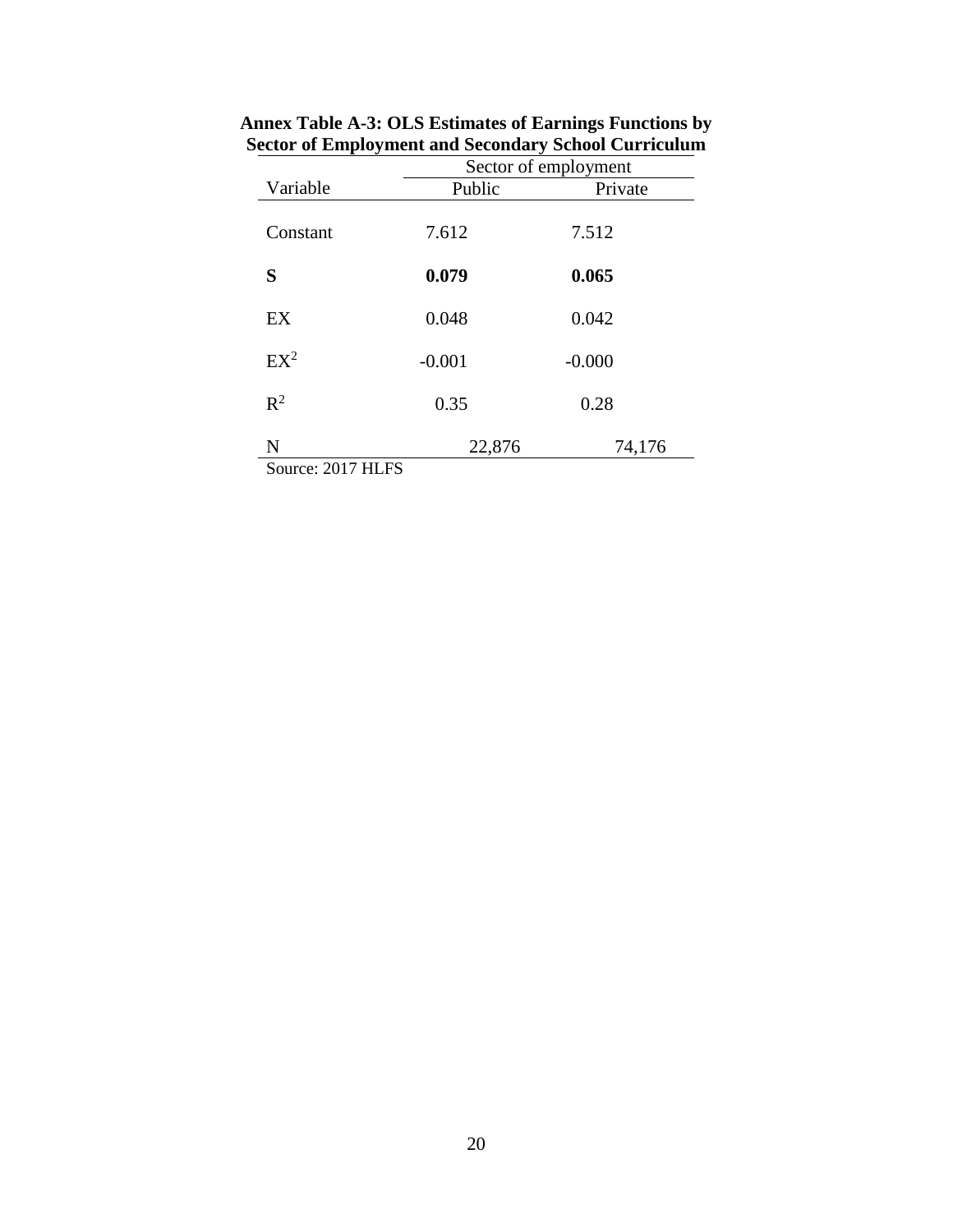|                    | Females   | Males     |
|--------------------|-----------|-----------|
| Constant           | 7.098     | 7.495     |
|                    | (230.0)   | (466.4)   |
| Schooling          | 0.100     | 0.069     |
|                    | (49.3)    | (59.3)    |
| Experience         | 0.038     | 0.052     |
|                    | (51.3)    | (114.0)   |
| Experience-squared | $-0.0005$ | $-0.0008$ |
|                    | (36.6)    | (95.9)    |
| R <sub>2</sub>     | 0.395     | 0.379     |
| N                  | 28,324    | 68,726    |
| Wald $chi2(3)$     | 6,065.52  | 13560.71  |
| Prob > chi2        | 0.000     | 0.000     |
| <b>Root MSE</b>    | 0.514     | 0.428     |
| Source: 2017 HLFS  |           |           |

**Annex Table A-4: Returns to Education from IV using 1997 Reform: Turkey 2017**

Notes: z-values in parentheses